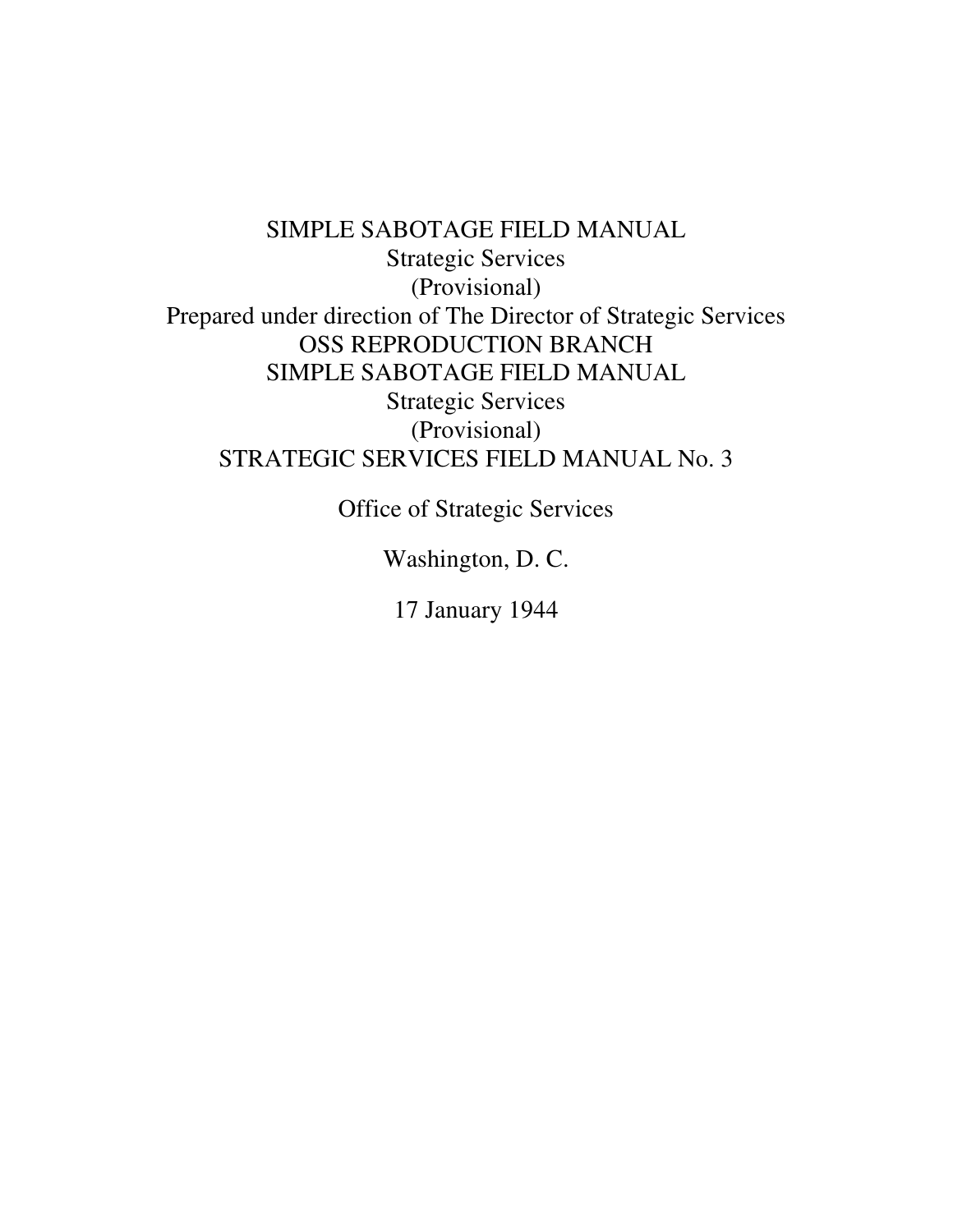This Simple Sabotage Field Manual Strategic Services (Provisional) is published for the information and guidance of all concerned and will be used as the basic doctrine for Strategic Services training for this subject.

The contents of this Manual should be carefully controlled and should not be allowed to come into unauthorized hands.

The instructions may be placed in separate pamphlets or leaflets according to categories of operations but should be distributed with care and not broadly. They should be used as a basis of radio broadcasts only for local and special cases and as directed by the theater commander.

AR 380-5, pertaining to handling of secret documents, will be complied with in the handling of this Manual.

William J. Donovan

#### **CONTENTS 1. INTRODUCTION 2. POSSIBLE EFFECTS 3. MOTIVATING THE SABOTEUR 4. TOOLS, TARGETS, AND TIMING 5. SPECIFIC SUGGESTIONS FOR SIMPLE SABOTAGE**

## **1. INTRODUCTION**

The purpose of this paper is to characterize simple sabotage, to outline its possible effects, and to present suggestions for inciting and executing it.

Sabotage varies from highly technical coup de main acts that require detailed planning and the use of specially-trained operatives, to innumerable simple acts which the ordinary individual citizen-saboteur can perform. This paper is primarily concerned with the latter type. Simple sabotage does not require specially prepared tools or equipment; it is executed by an ordinary citizen who may or may not act individually and without the necessity for active connection with an organized group; and it is carried out in such a way as to involve a minimum danger of injury, detection, and reprisal.

Where destruction is involved, the weapons of the citizen-saboteur are salt, nails, candles, pebbles, thread, or any other materials he might normally be expected to possess as a householder or as a worker in his particular occupation. His arsenal is the kitchen shelf, the trash pile, his own usual kit of tools and supplies. The targets of his sabotage are usually objects to which he has normal and inconspicuous access in everyday life.

A second type of simple sabotage requires no destructive tools whatsoever and produces physical damage, if any, by highly indirect means. It is based on universal opportunities to make faulty decisions, to adopt a noncooperative attitude, and to induce others to follow suit. Making a faulty decision may be simply a matter of placing tools in one spot instead of another. A noncooperative attitude may involve nothing more than creating an unpleasant situation among one's fellow workers, engaging in bickerings, or displaying surliness and stupidity.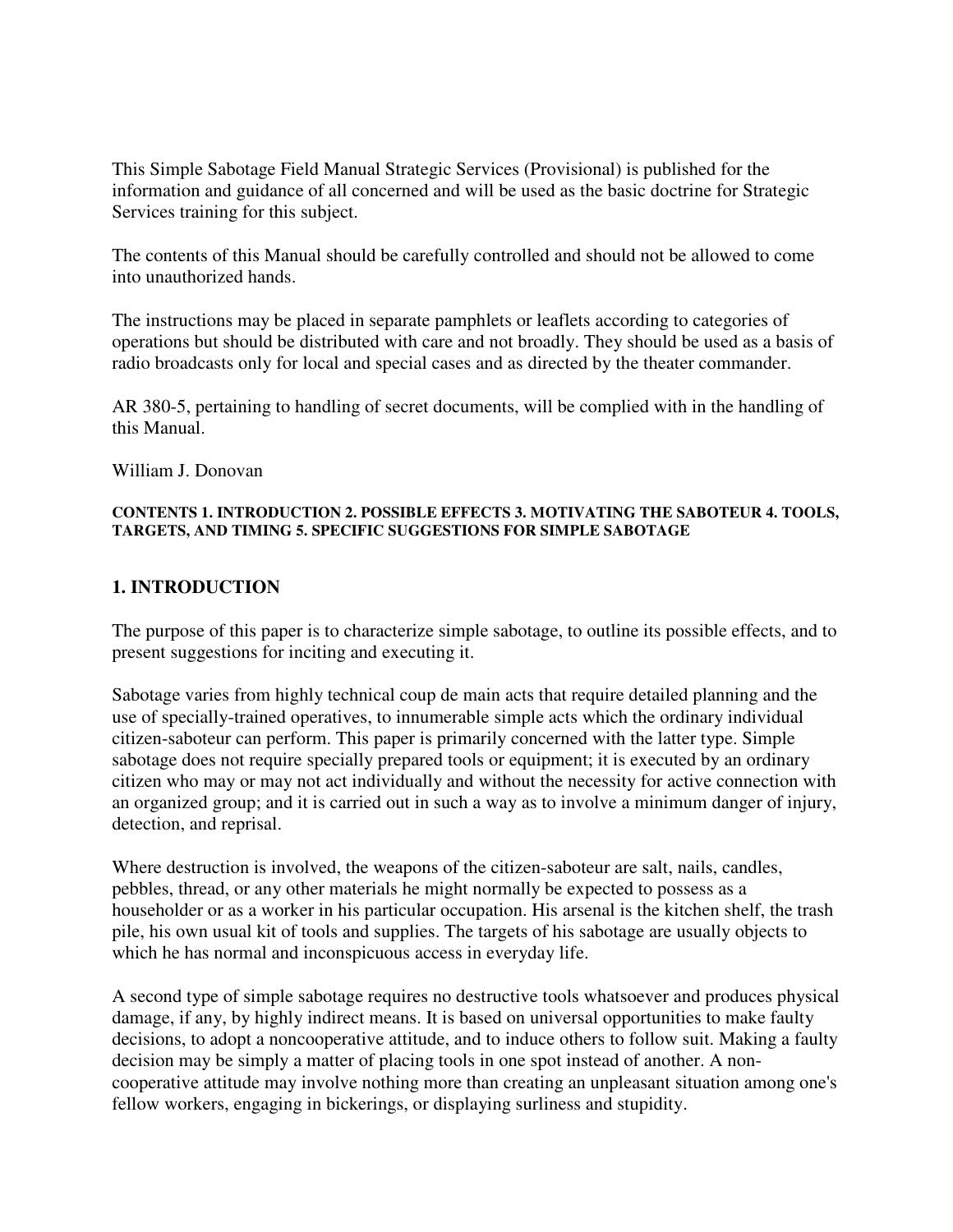This type of activity, sometimes referred to as the "human element," is frequently responsible for accidents, delays, and general obstruction even under normal conditions. The potential saboteur should discover what types of faulty decisions and the operations are normally found in this kind of work and should then devise his sabotage so as to enlarge that "margin for error."

#### **2. POSSIBLE EFFECTS**

Acts of simple sabotage are occurring throughout Europe. An effort should be made to add to their efficiency, lessen their detectability, and increase their number. Acts of simple sabotage, multiplied by thousands of citizen-saboteurs, can be an effective weapon against the enemy. Slashing tires, draining fuel tanks, starting fires, starting arguments, acting stupidly, shortcircuiting electric systems, abrading machine parts will waste materials, manpower, and time. Occurring on a wide scale, simple sabotage will be a constant and tangible drag on the war effort of the enemy.

Simple sabotage may also have secondary results of more or less value. Widespread practice of simple sabotage will harass and demoralize enemy administrators and police. Further, success may embolden the citizen-saboteur eventually to find colleagues who can assist him in sabotage of greater dimensions. Finally, the very practice of simple sabotage by natives in enemy or occupied territory may make these individuals identify themselves actively with the United Nations war effort, and encourage them to assist openly in periods of Allied invasion and occupation.

## **3. MOTIVATING THE SABOTEUR**

To incite the citizen to the active practice of simple sabotage and to keep him practicing that sabotage over sustained periods is a special problem.

Simple sabotage is often an act which the citizen performs according to his own initiative and inclination. Acts of destruction do not bring him any personal gain and may be completely foreign to his habitually conservationist attitude toward materials and tools. Purposeful stupidity is contrary to human nature. He frequently needs pressure, stimulation or assurance, and information and suggestions regarding feasible methods of simple sabotage.

# (1) Personal Motives

(a) The ordinary citizen very probably has no immediate personal motive for committing simple sabotage. Instead, he must be made to anticipate indirect personal gain, such as might come with enemy evacuation or destruction of the ruling government group. Gains should be stated as specifically as possible for the area addressed: simple sabotage will hasten the day when Commissioner X and his deputies Y and Z will be thrown out, when particularly obnoxious decrees and restrictions will be abolished, when food will arrive, and so on. Abstract verbalizations about personal liberty, freedom of the press, and so on, will not be convincing in most parts of the world. In many areas they will not even be comprehensible.

(b) Since the effect of his own acts is limited, the saboteur may become discouraged unless he feels that he is a member of a large, though unseen, group of saboteurs operating against the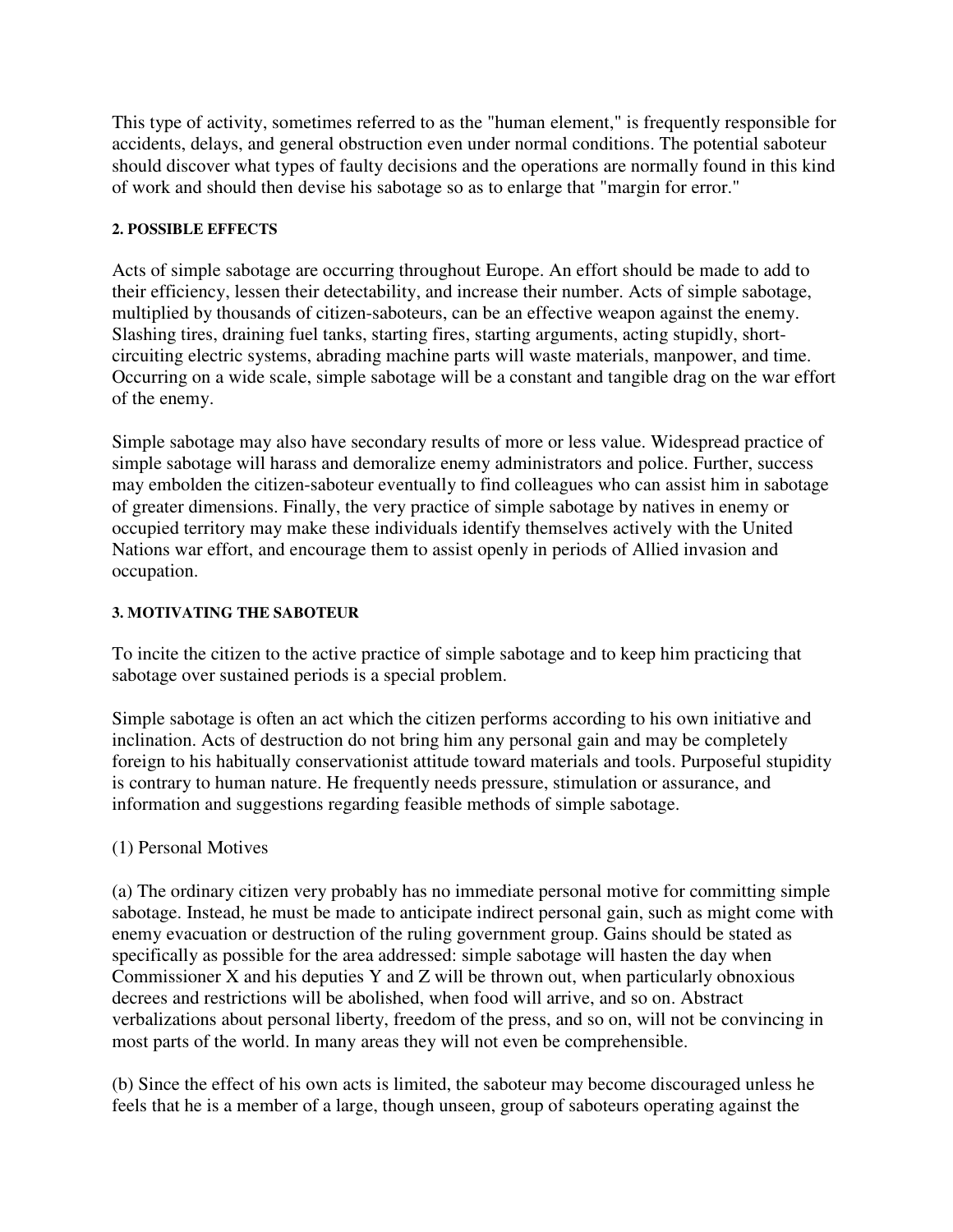enemy or the government of his own country and elsewhere. This can be conveyed indirectly: suggestions which he reads and hears can include observations that a particular technique has been successful in this or that district. Even if the technique is not applicable to his surroundings, another's success will encourage him to attempt similar acts. It also can be conveyed directly: statements praising the effectiveness of simple sabotage can be contrived which will be published by white radio, freedom stations, and the subversive press. Estimates of the proportion of the population engaged in sabotage can be disseminated. Instances of successful sabotage already are being broadcast by white radio and freedom stations, and this should be continued and expanded where compatible with security.

(c) More important than (a) or (b) would be to create a situation in which the citizen-saboteur acquires a sense of responsibility and begins to educate others in simple sabotage.

## (2) Encouraging Destructiveness

It should be pointed out to the saboteur where the circumstances are suitable, that he is acting in self-defense against the enemy, or retaliating against the enemy for other acts of destruction. A reasonable amount of humor in the presentation of suggestions for simple sabotage will relax tensions of fear.

(a) The saboteur may have to reverse his thinking, and he should be told this in so many words. Where he formerly thought of keeping his tools sharp, he should now let them grow dull; surfaces that formerly were lubricated now should be sanded; normally diligent, he should now be lazy and careless; and so on. Once he is encouraged to think backwards about himself and the objects of his everyday life, the saboteur will see many opportunities in his immediate environment which cannot possibly be seen from a distance. A state of mind should be encouraged that anything can be sabotaged.

(b) Among the potential citizen-saboteurs who are to engage in physical destruction, two extreme types may be distinguished. On the one hand, there is the man who is not technically trained and employed. This man needs specific suggestions as to what he can and should destroy as well as details regarding the tools by means of which destruction is accomplished.

(c) At the other extreme is the man who is a technician, such as a lathe operator or an automobile mechanic. Presumably this man would be able to devise methods of simple sabotage which would be appropriate to his own facilities. However, this man needs to be stimulated to re-orient his thinking in the direction of destruction. Specific examples, which need not be from his own field, should accomplish this.

(d) Various media may be used to disseminate suggestions and information regarding simple sabotage. Among the media which may be used, as the immediate situation dictates, are: freedom stations or radio false (unreadable) broadcasts or leaflets may be directed toward specific geographic or occupational areas, or they may be general in scope. Finally, agents may be trained in the art of simple sabotage, in anticipation of a time when they may be able to communicate this information directly.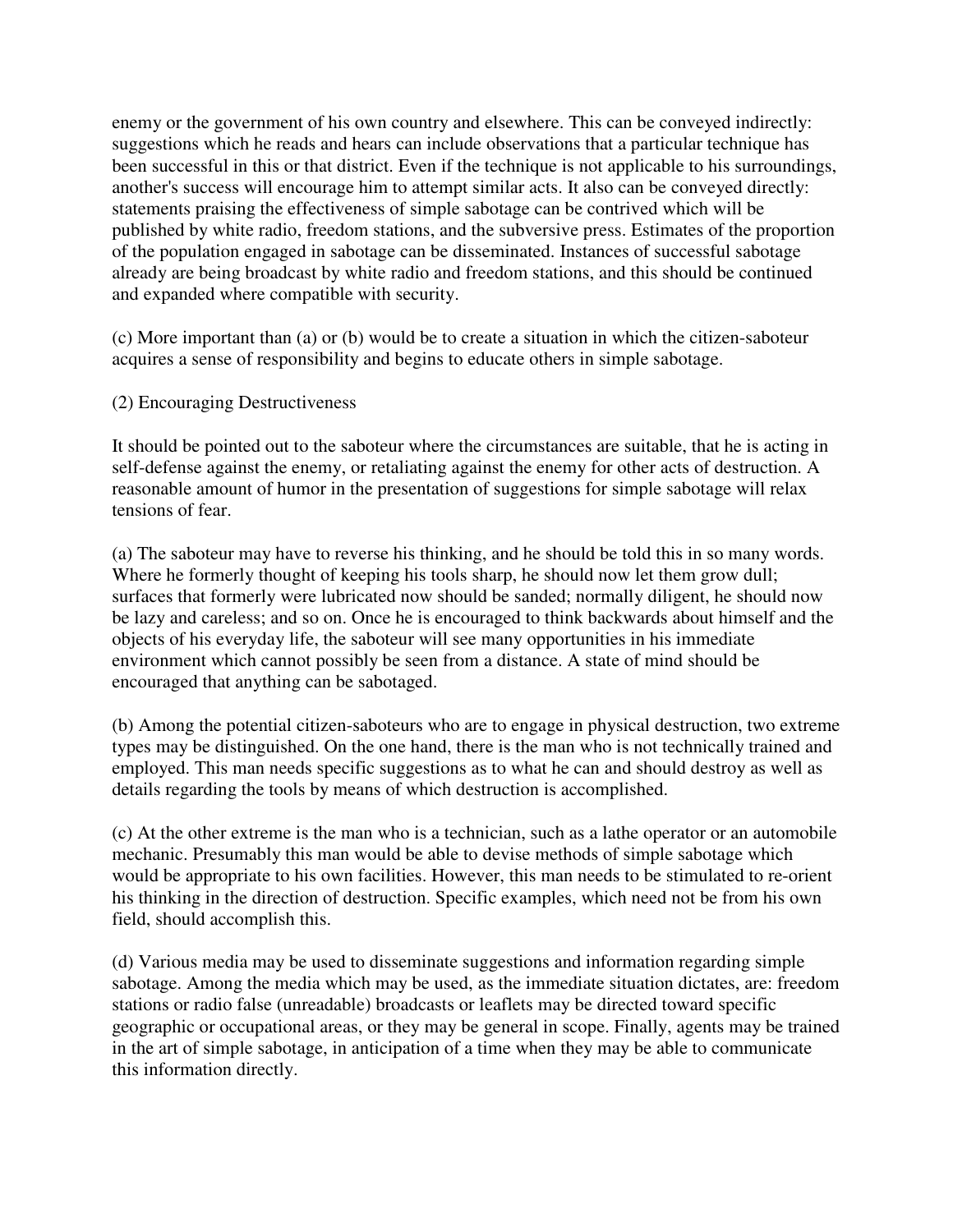## (3) Safety Measures

(a) The amount of activity carried on by the saboteur will be governed not only by the number of opportunities he sees, but also by the amount of danger he feels. Bad news travels fast, and simple sabotage will be discouraged if too many simple saboteurs are arrested.

(b) It should not be difficult to prepare leaflets and other media for the saboteur about the choice of weapons, time, and targets which will insure the saboteur against detection and retaliation. Among such suggestions might be the following:

(1) Use materials which appear to be innocent. A knife or a nail file can be carried normally on your person; either is a multi-purpose instrument for creating damage. Matches, pebbles, hair, salt, nails, and dozens of other destructive agents can be carried or kept in your living quarters without exciting any suspicion whatever. If you are a worker in a particular trade or industry you can easily carry and keep such things as wrenches, hammers, emery paper, and the like.

(2) Try to commit acts for which large numbers of people could be responsible. For instance, if you blow out the wiring in a factory at a central fire box, almost anyone could have done it. Onthe-street sabotage after dark, such as you might be able to carry out against a military car or truck, is another example of an act for which it would be impossible to blame you.

(3) Do not be afraid to commit acts for which you might be blamed directly, so long as you do so rarely, and as long as you have a plausible excuse: you dropped your wrench across an electric circuit because an air raid had kept you up the night before and you were half-dozing at work. Always be profuse in your apologies. Frequently you can "get away" with such acts under the cover of pretending stupidity, ignorance, over-caution, fear of being suspected of sabotage, or weakness and dullness due to undernourishment.

(4) After you have committed an act of easy sabotage, resist any temptation to wait around and see what happens. Loiterers arouse suspicion. Of course, there are circumstances when it would be suspicious for you to leave. If you commit sabotage on your job, you should naturally stay at your work.

# **4. TOOLS, TARGETS, AND TIMING**

The citizen-saboteur cannot be closely controlled. Nor is it reasonable to expect that simple sabotage can be precisely concentrated on specific types of target according to the requirements of a concrete military situation. Attempts to control simple sabotage according to developing military factors, moreover, might provide the enemy with intelligence of more or less value in anticipating the date and area of notably intensified or notably slackened military activity.

Sabotage suggestions, of course, should be adapted to fit the area where they are to be practiced. Target priorities for general types of situations likewise can be specified, for emphasis at the proper time by the underground press, freedom stations, and cooperating propaganda.

(1) Under General Conditions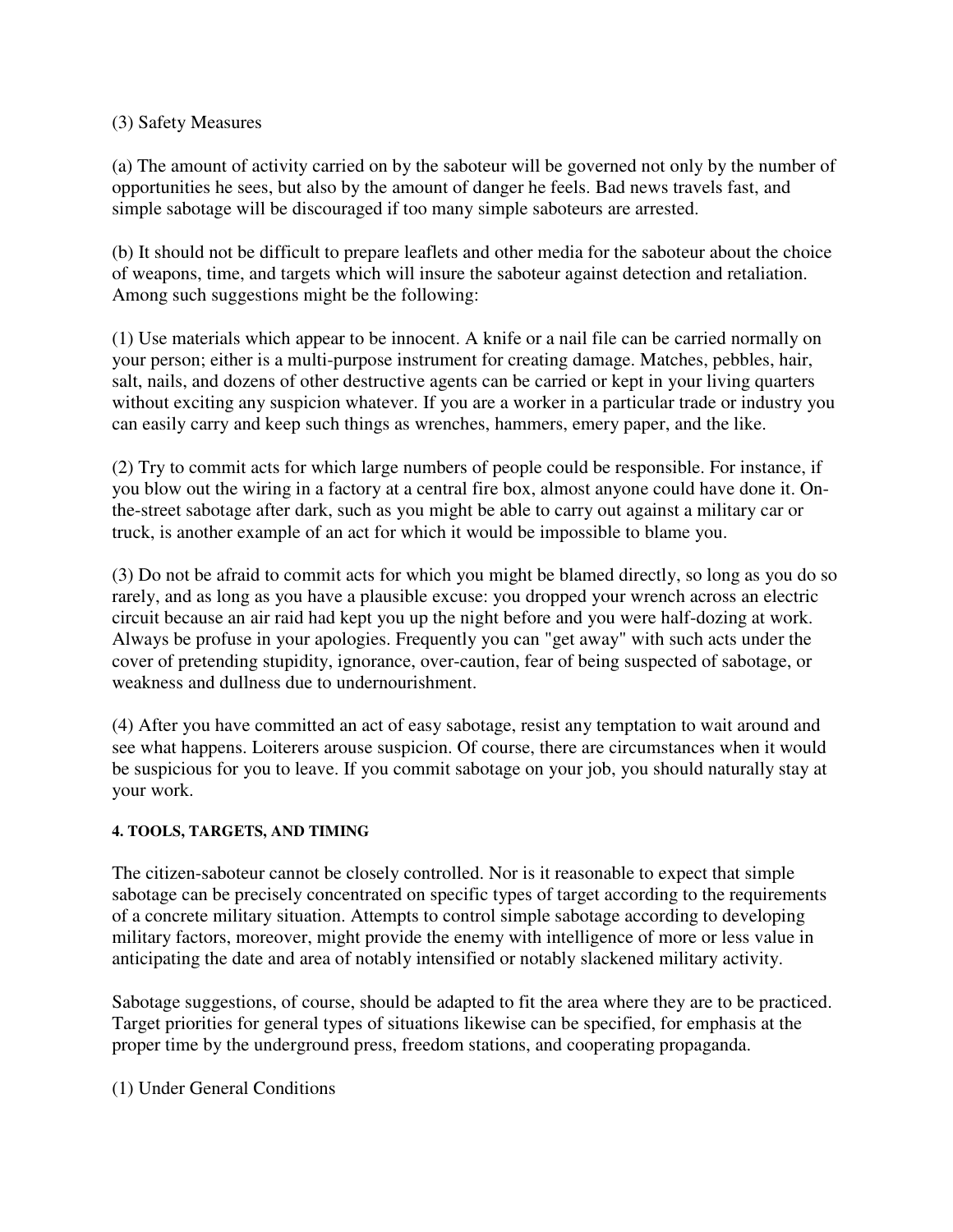(a) Simple sabotage is more than malicious mischief, and it should always consist of acts whose results will be detrimental to the materials and manpower of the enemy.

(b) The saboteur should be ingenious in using his every-day equipment. All sorts of weapons will present themselves if he looks at his surroundings in a different light. For example, emery dust — a at first may seen unobtainable but if the saboteur were to pulverize an emery knife sharpener or emery wheel with a hammer, he would find himself with a plentiful supply.

(c) The saboteur should never attack targets beyond his capacity or the capacity of his instruments. An inexperienced person should not, for example, attempt to use explosives, but should confine himself to the use of matches or other familiar weapons.

(d) The saboteur should try to damage only objects and materials known to be in use by the enemy or to be destined for early use by the enemy. It will be safe for him to assume that almost any product of heavy industry is destined for enemy use, and that the most efficient fuels and lubricants also are destined for enemy use. Without special knowledge, however, it would be undesirable for him to attempt destruction of food crops or food products.

(e) Although the citizen-saboteur may rarely have access to military objects, he should give these preference above all others.

(2) Prior to a Military Offensive During periods which are quiescent in a military sense, such emphasis as can be given to simple sabotage might well center on industrial production, to lessen the flow of materials and equipment to the enemy. Slashing a rubber tire on an Army truck may be an act of value; spoiling a batch of rubber in the production plant is an act of still more value.

#### (3) During a Military Offensive

(a) Most significant sabotage for an area which is, or is soon destined to be, a theater of combat operations is that whose effects will be direct and immediate. Even if the effects are relatively minor and localized, this type of sabotage is to be preferred to activities whose effects, while widespread, are indirect and delayed.

(1) The saboteur should be encouraged to attack\_\_transportation facilities of all kinds.

Among such facilities are roads, railroads, auto mobiles, trucks, motor-cycles, bicycles, trains, and trams.

(2) Any communications facilities which can be used by the authorities to transmit instructions or morale material should be the objects of simple sabotage. These include telephone, telegraph and power systems, radio, newspapers, placards, and public notices.

(3) Critical materials, valuable in themselves or necessary to the efficient functioning of transportation and communication, also should become targets for the citizen-saboteur. These may include oil, gasoline, tires, food, and water.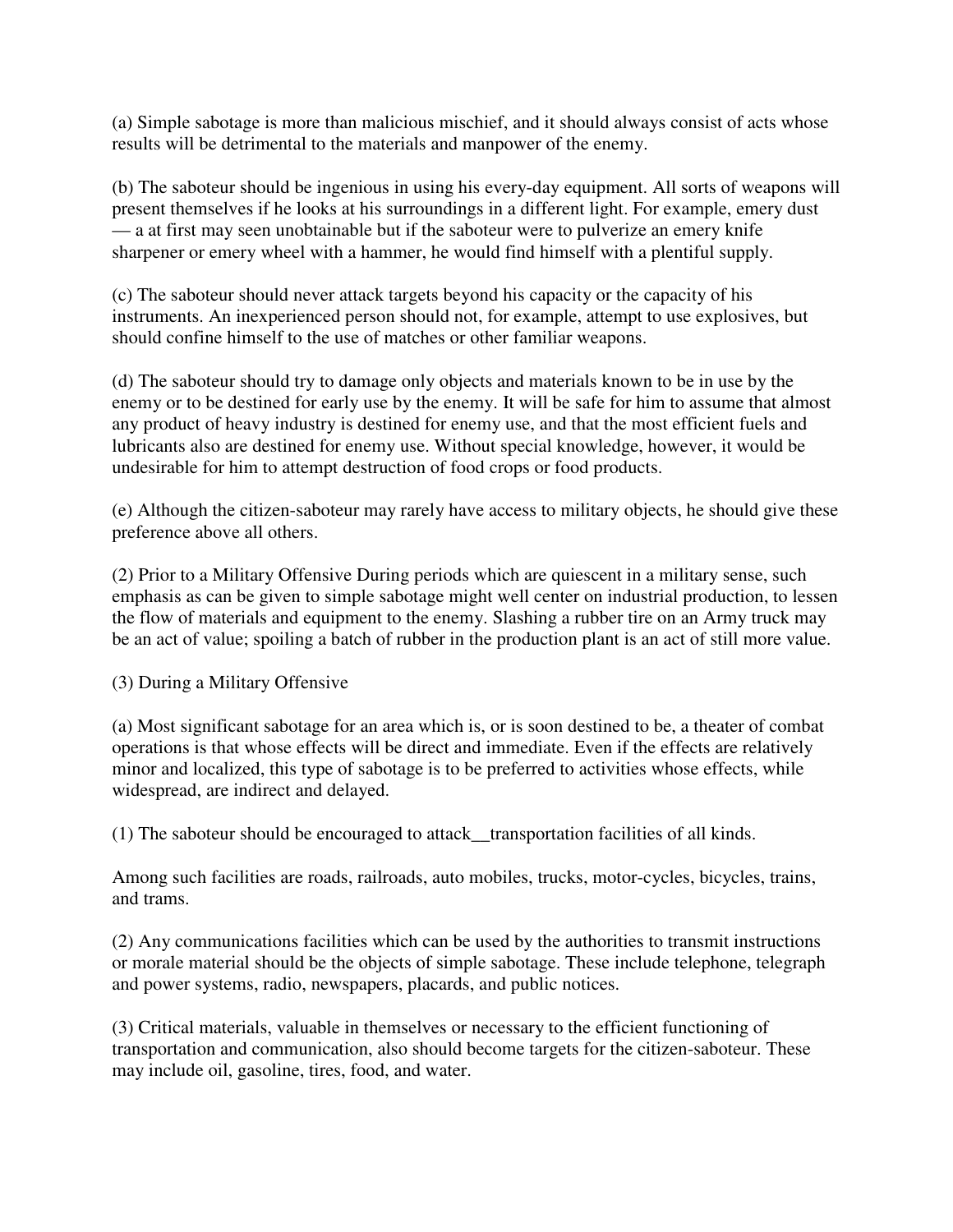#### **5. SPECIFIC SUGGESTIONS FOR SIMPLE SABOTAGE**

It will not be possible to evaluate the desirability of simple sabotage in an area without having in mind rather specifically what individual acts and results are embraced by the definition of simple sabotage.

A listing of specific acts follows, classified according to types of target. This list is presented as a growing rather than a complete outline of the methods of simple sabotage. As new techniques are developed, or new fields explored, it will be elaborated and expanded.

## (1) Buildings

Warehouses, barracks, offices, hotels, and factory buildings are outstanding targets for simple sabotage. They are extremely susceptible to damage, especially by fire; they offer opportunities to such untrained people as janitors, charwomen, and casual visitors; and, when damaged, they present a relatively large handicap to the enemy.

(a) Fires can be started wherever there is an accumulation of inflammable material. Warehouses are obviously the most promising targets but incendiary sabotage need not be confined to them alone.

(1) Whenever possible, arrange to have the fire start after you have gone away. Use a candle and paper, combination, setting it as close as possible to the inflammable material you want to burn: From a sheet of paper, tear a strip three or four centimeters wide and wrap it around the base of the candle two or three times. Twist more sheets of paper into loose ropes and place them around the base of the candle. When the candle flame reaches the encircling strip, it will be ignited and in turn will ignite the surrounding paper. The size, heat, and duration of the resulting flame will depend on how much paper you use and how much of it you can cramp in a small space.

(2) With a flame of this kind, do not attempt to ignite any but rather inflammable materials, such as cotton sacking. To light more resistant materials, use a candle plus tightly rolled or twisted paper which has been soaked in gasoline. To create a briefer but even hotter flame, put celluloid such as you might find in an old comb, into a nest of plain or saturated paper which is to be fired by a candle.

(3) To make another type of simple fuse, soak one end of a piece of string in grease. Rub a generous pinch of gunpowder over the inch of string where greasy string meets clean string. Then ignite the clean end of the string. It will burn slowly without a flame (in much the same way that a cigarette burns) until it reaches the grease and gunpowder; it will then flare up suddenly. The grease-treated string will then burn with a flame. The same effect may be achieved by using matches instead of the grease and gunpowder. Run the string over the match heads, taking care that the string is not pressed or knotted. They too will produce a sudden flame. The advantage of this type of fuse is that string burns at a set speed. You can time your fire by the length and thickness of the string you chose.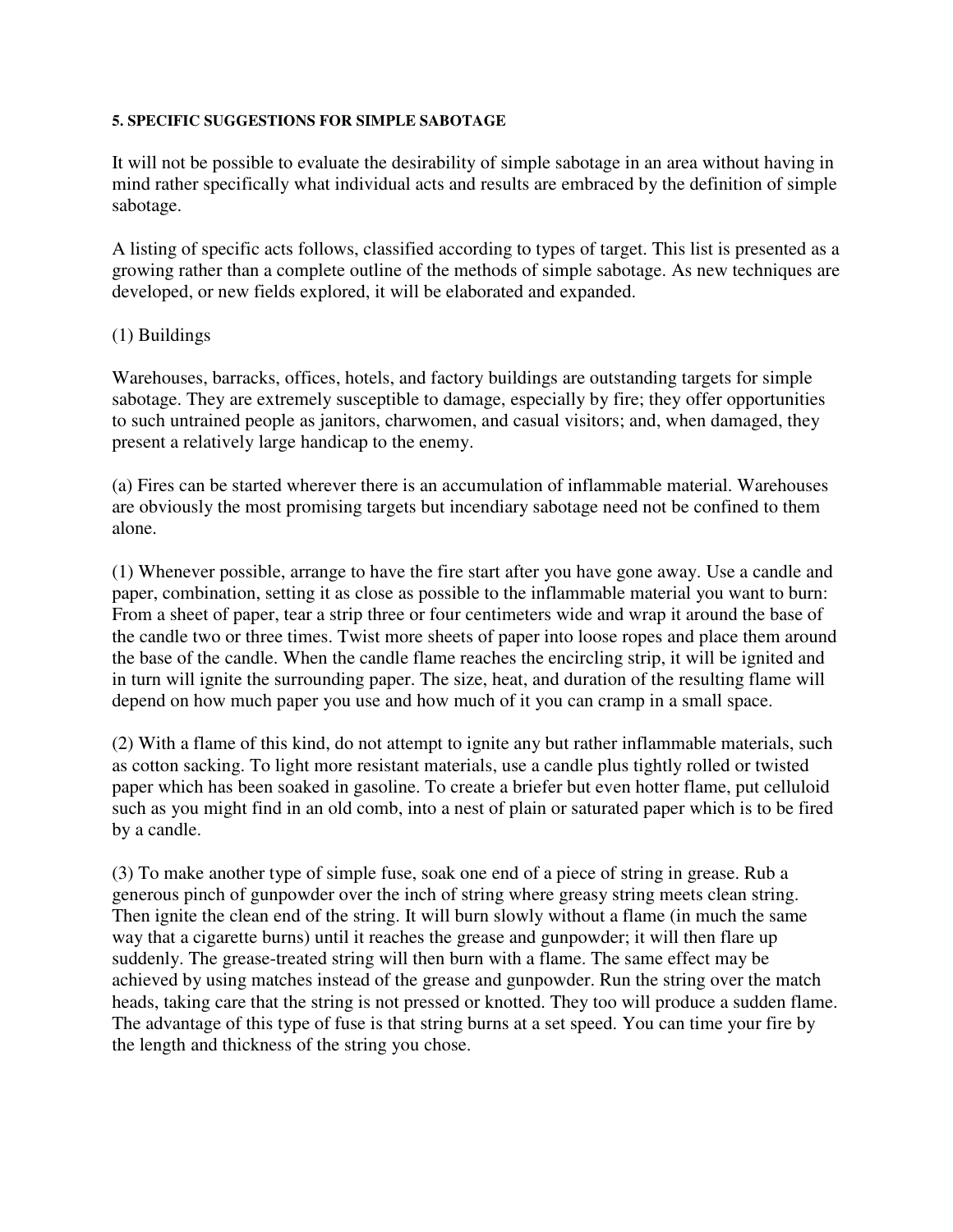(4) Use a fuse such as; the ones suggested above to start a fire in an office after hours. The destruction of records and other types of documents would be a serious handicap to the enemy.

(5) In basements where waste is kept, janitors should accumulate oily and greasy waste. Such waste sometimes ignites spontaneously, but it can easily be lit with a cigarette or match. If you are a janitor on night duty, you can be the first to report the fire, but don't report it too soon.

(6) A clean factory is not susceptible to fire, but a dirty one is. Workers Should be careless with refuse and janitors should be inefficient in cleaning. If enough dirt and trash can be accumulated an otherwise fireproof building will become inflammable.

(7) Where illuminating gas is used in a room which is vacant at night, shut the windows tightly, turn on the gas, and leave a candle burning in the room, closing the door tightly behind you. After a time, the gas will explode, and a fire may or may not follow.

(b) Water and miscellaneous

(1) Ruin warehouse stock by setting the automatic sprinkler system to work. You can do this by tapping the sprinkler heads sharply with a hammer or by holding a match under them.

(2) Forget to provide paper in toilets; put tightly rolled paper, hair, and other obstructions in the W. C. Saturate a sponge with a thick starch or sugar solution. Squeeze it tightly into a ball, wrap it with string, and dry. Remove the string when fully dried. The sponge will be in the form of a tight hard ball. Flush down a

W. C. or otherwise introduce into a sewer line. The sponge will gradually expand to its normal size and plug the sewage system.

(3) Put a coin beneath a bulb in a public building during the daytime, so that fuses will blow out when lights are turned on at night. The fuses themselves may be rendered ineffective by putting a coin behind them or loading them with heavy wire. Then a short-circuit may either start a fire, damage transformers, or blow out a central fuse which will interrupt distribution of electricity to a large area.

(4) Jam paper, bits of wood, hairpins, and anything else that will fit, into the locks of all unguarded entrances to public buildings.

(2) Industrial Production: Manufacturing

(a) Tools

(1) Let cutting tools grow dull. They will be inefficient, will slow down production, and may damage the materials and parts you use them on.

(2) Leave saws slightly twisted when you are not using them. After a while, they will break when used.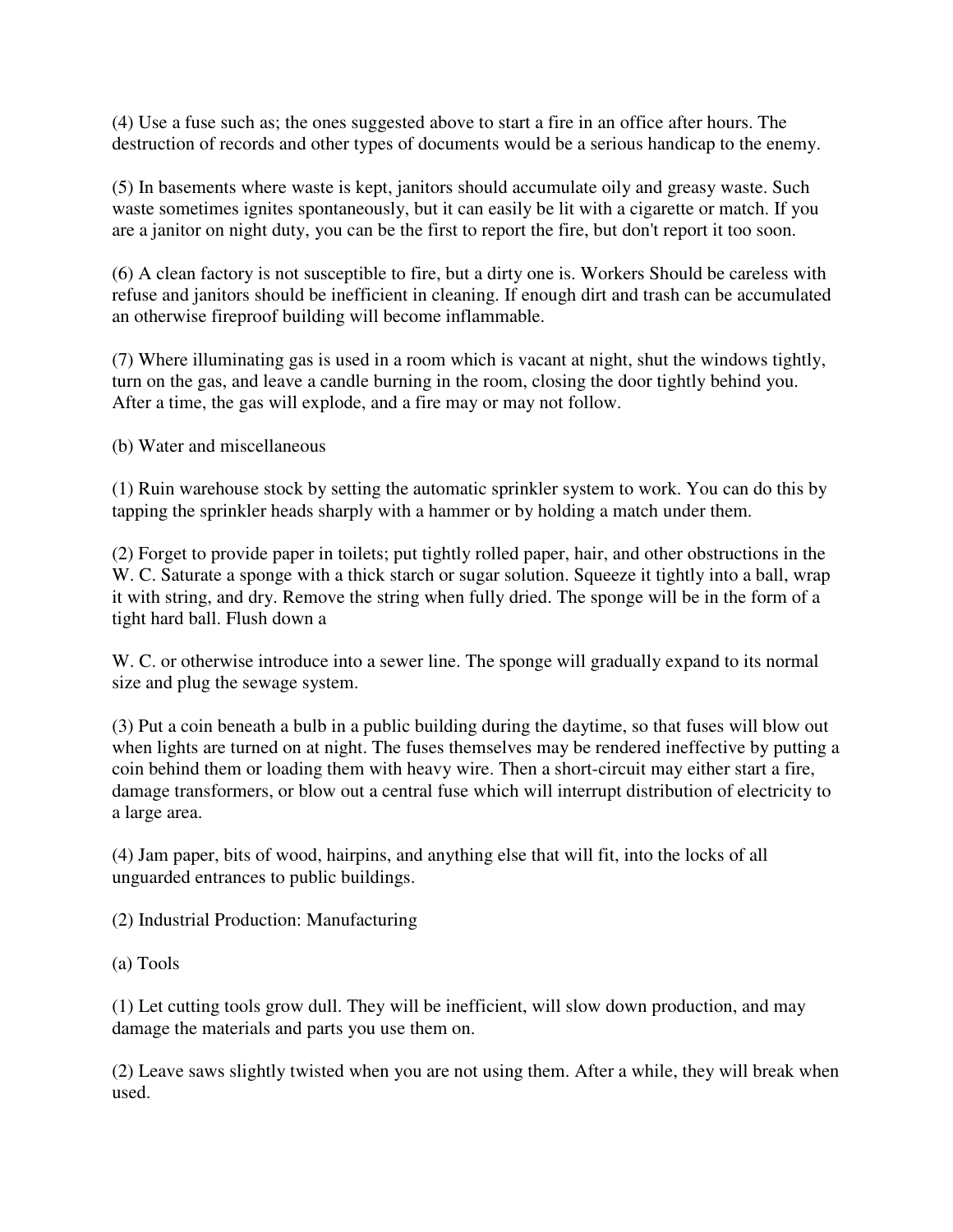(3) Using a very rapid stroke will wear out a file before its time. So will dragging a file in slow strokes under heavy pressure. Exert pressure on the backward stroke as well as the forward stroke.

(4) Clean files by knocking them against the vise or the workpiece; they are easily broken this way.

(5) Bits and drills will snap under heavy pressure.

(6) You can put a press punch out of order by putting in it more material than it is adjusted for two blanks instead of one, for example.

(7) Power-driven tools like pneumatic drills, riveters, and so on, are never efficient when dirty. Lubrication points and electric contacts can easily be fouled by normal accumulations of dirt or the insertion of foreign matter.

(b) Oil and lubrication systems are not only vulnerable to easy sabotage, but are critical in every machine with moving parts. Sabotage of oil and lubrication will slow production or stop work entirely at strategic points in industrial processes.

(1) Put metal dust or filings, fine sand, ground glass, emery dust (get it by pounding up an emery knife sharpener) and similar hard, gritty substances directly into lubrication systems. They will scour smooth surfaces, ruining pistons, cylinder walls, shafts, and bearings. They will overheat and stop motors which will need overhauling, new parts, and extensive repairs. Such materials, if they are used, should be introduced into lubrication systems past any filters which otherwise would strain them out.

(2) You can cause wear on any machine by uncovering a filter system, poking a pencil or any other sharp object through the filter mesh, then covering it up again. Or, if you can dispose of it quickly, simply remove the filter.

(3) If you cannot get at the lubrication system or filter directly, you may be able to lessen the effectiveness of oil by diluting it in storage. In this case, almost any liquid will do which will thin the oil. A small amount of sulphuric acid, varnish, water-glass, or linseed oil will be especially effective.

(4) Using a thin oil where a heavy oil is prescribed will break down a machine or heat up a moving shaft so that it will "freeze" and stop.

(5) Put any clogging substance into lubrication systems or, if it will float, into stored oil. Twisted combings of human hair, pieces of string, dead insects, and many other common objects will be effective in stopping or hindering the flow of oil through feed lines and filters.

(6) Under some circumstances, you may be able to destroy oil outright rather than interfere with its effectiveness, by removing stop-plugs from lubricating systems or by puncturing the drums and cans in which it is stored.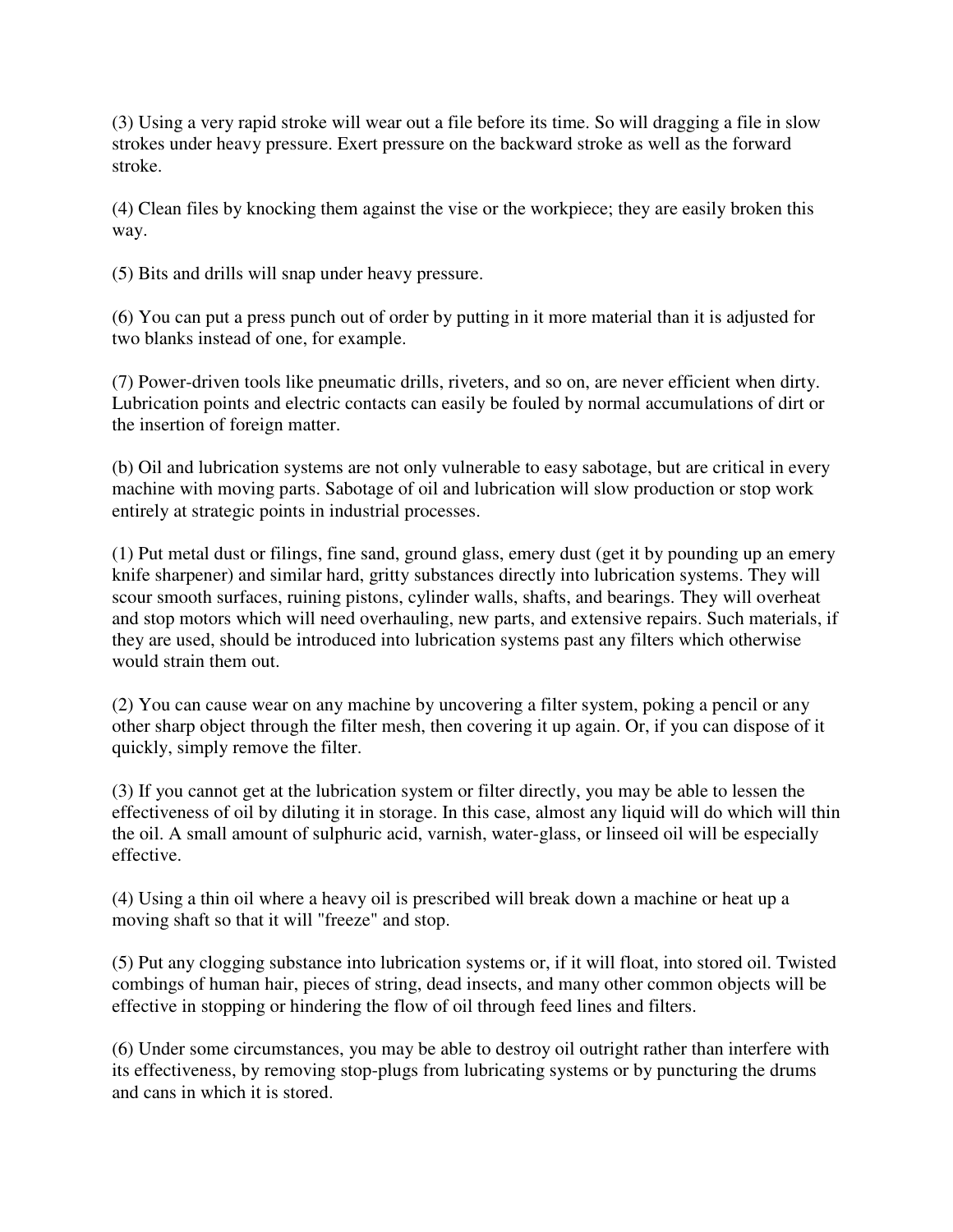(c) Cooling Systems (1.) A water cooling system can be put out of commission in a fairly short time, with considerable damage to an engine or motor, if you put into it several pinches of hard grain, such as rice or wheat. They will swell up and choke the circulation of water, and the cooling system will have to be torn down to remove the obstruction. Sawdust or hair may also be used to clog a water cooling system.

(2) If very cold water is quickly introduced into the cooling system of an overheated motor, contraction and considerable strain on the engine housing will result. If you can repeat the treatment a few times, cracking and serious damage will result.

(3) You can ruin the effectiveness of an air cooling system by plugging dirt and waste into intake or exhaust valves. If a belt-run fan is used in the system, make a jagged cut at least half way through the belt; it will slip and finally part under strain and the motor will overheat.

(d) Gasoline and Oil Fuel Tanks and fueling engines usually are accessible and easy to open. They afford a very vulnerable target for simple sabotage activities. (1.) Put several pinches of sawdust or hard grain, such as rice or wheat, into the fuel tank of a gasoline engine. The particles will choke a feed line so that the engine will stop. Some time will be required to discover the source of the trouble. Although they will be hard to get, crumbs of natural rubber, such as you might find in old rubber bands and pencil erasers, are also effective.

(2) If you can accumulate sugar, put it in the fuel tank of a gasoline engine. As it burns together with the gasoline, it will turn into a sticky mess which will completely mire the engine and necessitate extensive cleaning and repair. Honey and molasses are as good as sugar. Try to use about 75-100 grams for each 10 gallons of gasoline.

(3) Other impurities which you can introduce into gasoline will cause rapid engine wear and eventual breakdown. Fine particles of pumice, sand, ground glass, and metal dust can easily be introduced into a gasoline tank. Be sure that the particles are very fine, so that they will be able to pass through the carburetor jet.

(4) Water, urine, wine, or any other simple liquid you can get in reasonably large quantities Will dilute gasoline fuel to a point where no combustion will occur in the cylinder and the engine will not move. One pint to 20 gallons of gasoline is sufficient. If salt water is used, it will cause corrosion and permanent motor damage.

(5) In the case of Diesel engines, put low flashpoint oil into the fuel tank; the engine will not move. If there already is proper oil in the tank when the wrong kind is added, the engine will only limp and sputter along.

(6) Fuel lines to gasoline and oil engines frequently pass over the exhaust pipe. When the machine is at rest, you can stab a small hole in the fuel line and plug the hole with wax. As the engine runs and the exhaust tube becomes hot, the wax will be melted; fuel will drip onto the exhaust and a blaze will start.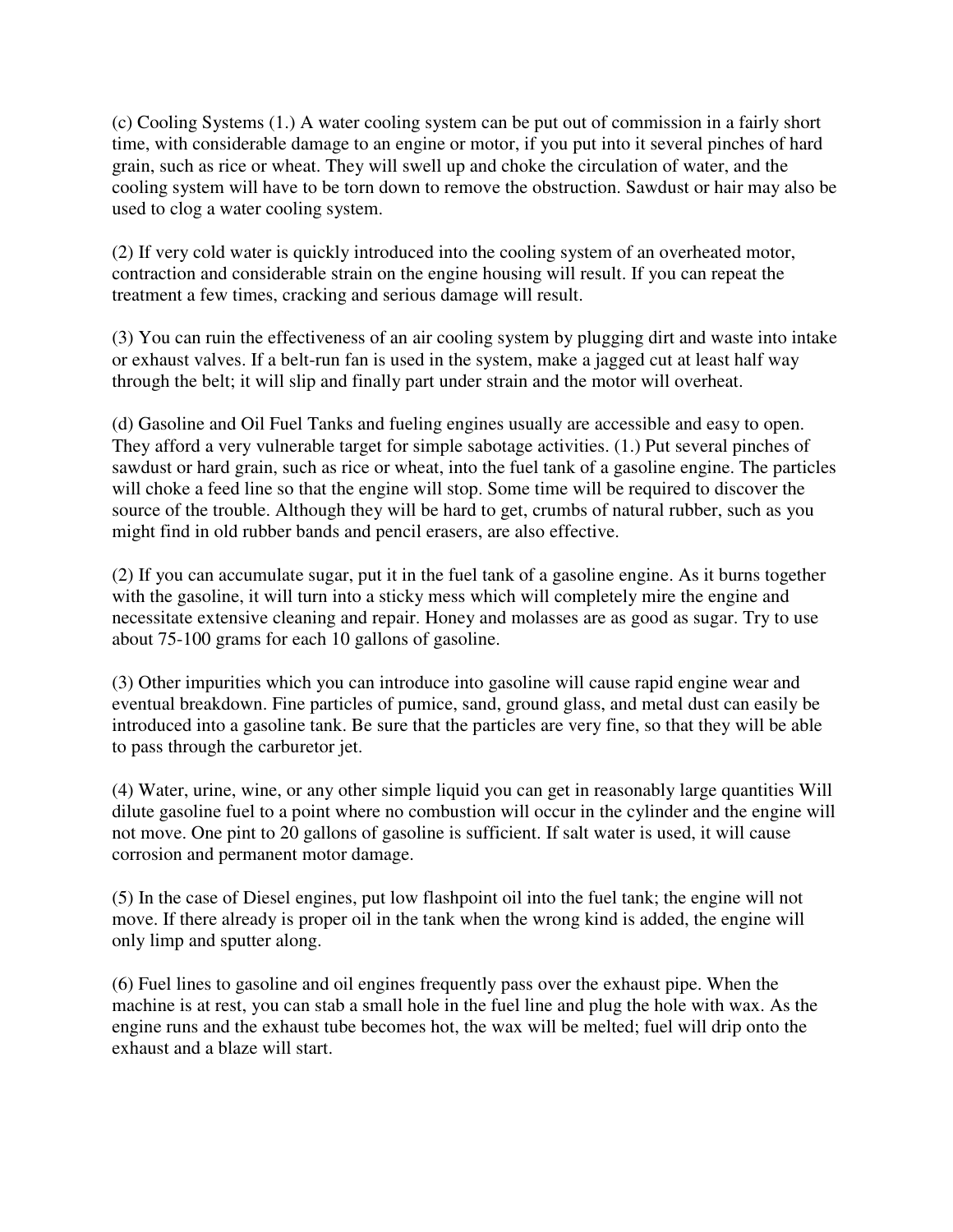(7) If you have access to a room where gasoline is stored, remember that gas vapor accumulating in a closed room will explode after a time if you leave a candle burning in the room. A good deal of evaporation, however, must occur from the gasoline tins into the air of the room. If removal of the tops of the tins does not expose enough gasoline to the air to ensure copious evaporation, you can open lightly constructed tins further with a knife, ice pick or sharpened nail file. Or puncture a tiny hole in the tank which will permit gasoline to leak out on the floor. This will greatly increase the rate of evaporation. Before you light your candle, be sure that windows are closed and the room is as air-tight as you can make it. If you can see that windows in a neighboring room are opened wide, you have a chance of setting a large fire which will not only destroy the gasoline but anything else nearby; when the gasoline explodes, the doors of the storage room will be blown open, a draft to the neighboring windows will be created which will whip up a fine conflagration,

(e) Electric Motors Electric motors (including dynamos) are more restricted than the targets so far discussed. They cannot be sabotaged easily or without risk of injury by unskilled persons who may otherwise have good opportunities for destruction.

(1) Set the rheostat to a high point of resistance in all types of electric motors. They will overheat and catch fire.

(2) Adjust the overload relay to a very high value beyond the capacity of the motor. Then overload the motor to a point where it will overheat and break down.

(3) Remember that dust, dirt, and moisture are enemies of electrical equipment. Spill dust and dirt onto the points where the wires in electric motors connect with terminals, and onto insulating parts. Inefficient transmission of current and, in some cases, short circuits will result. Wet generator motors to produce short circuits.

(4) "Accidentally" bruise the insulation on wire, loosen nuts on connections, make faulty splices and faulty connections in wiring, to waste electric current and reduce the power of electric motors, the power output or cause short circuiting in direct-current motors: Loosen or remove commutator holding rings. Sprinkle carbon, graphite, or metal dust on commutators. Put a little grease or oil at the contact points of commutators. Where commutator bars are close together bridge the gaps between them with metal dust, or sawtooth their edges with a chisel so that the teeth on adjoining bars meet or nearly meet and current can pass from one to the other.

(6) Put a piece of finely grained emery paper half the size of a postage stamp in a place where it will wear away rotating brushes. The emery paper and the motor will be destroyed in the resulting fire.

(7) Sprinkle carbon, graphite or metal dust on slip-rings so that the current will leak or short circuits will occur. When a motor is idle, nick the slip-rings with a chisel.

(8) Cause motor stoppage or inefficiency by applying dust mixed with grease to the face of the armature so that it will not make proper contact.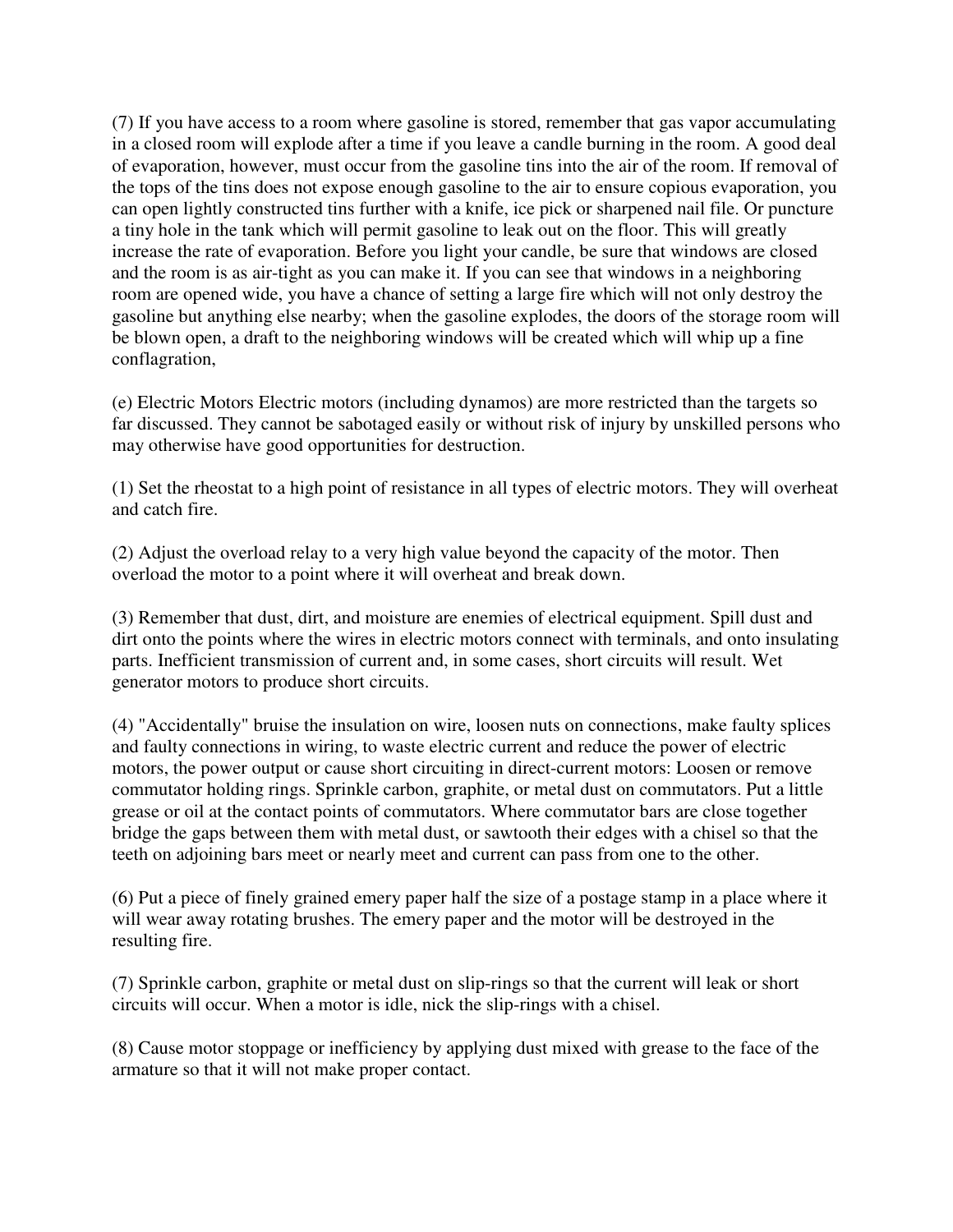(9) To overheat electric motors, mix sand with heavy grease and smear it between the stator and rotor, or wedge thin metal pieces between them. To prevent the efficient generation of current, put floor sweepings, oil, tar, or paint between them.

(10) In motors using three-phase current, deeply nick one of the lead-in wires with a knife or file when the machine is at rest, or replace one of the three fuses with a blown-out fuse. In the first case, the motor will stop after running awhile, and in the second, it will not start.

(f) Transformers

(1) Transformers of the oil-filled type can be put out of commission if you pour water, salt into the oil tank.

(2) In air-cooled transformers, block the ventilation by piling debris around the transformer.

(3) In all types of transformers, throw carbon, graphite or metal dust over the outside bushings and other exposed electrical parts.

(g) Turbines for the most part are heavily built, stoutly housed, and difficult of access. Their vulnerability to simple sabotage is very low.

(1) After inspecting or repairing a hydro turbine, fasten the cover insecurely so that it will blow off and flood the plant with water. A loose cover on a steam turbine will cause it to leak and slow down.

(2) In water turbines, insert a large piece of scrap iron in the head of the penstock, just beyond the screening, so that water will carry the damaging material down to the plant equipment.

(3) When the steam line to a turbine is opened for repair, put pieces of scrap iron into it, to be blasted into the turbine machinery when steam is up again.

(4) Create a leak in the line feeding oil to the turbine, so that oil will fall on the hot steam pipe and cause a fire.

(h) Boilers

(1) Reduce the efficiency of steam boilers any way you can. Put too much water in them to make them slow-starting, or keep the fire under them low to keep them inefficient. Let them dry and turn the fire up; they will crack and be ruined. An especially good trick is to keep putting limestone or water containing lime in the boiler; it will deposit lime on the bottom and sides. This deposit will provide very good insulation against heat; after enough of it has collected, the boiler will be completely worthless.

- (3) Production. Metals
- (a) Iron and Steel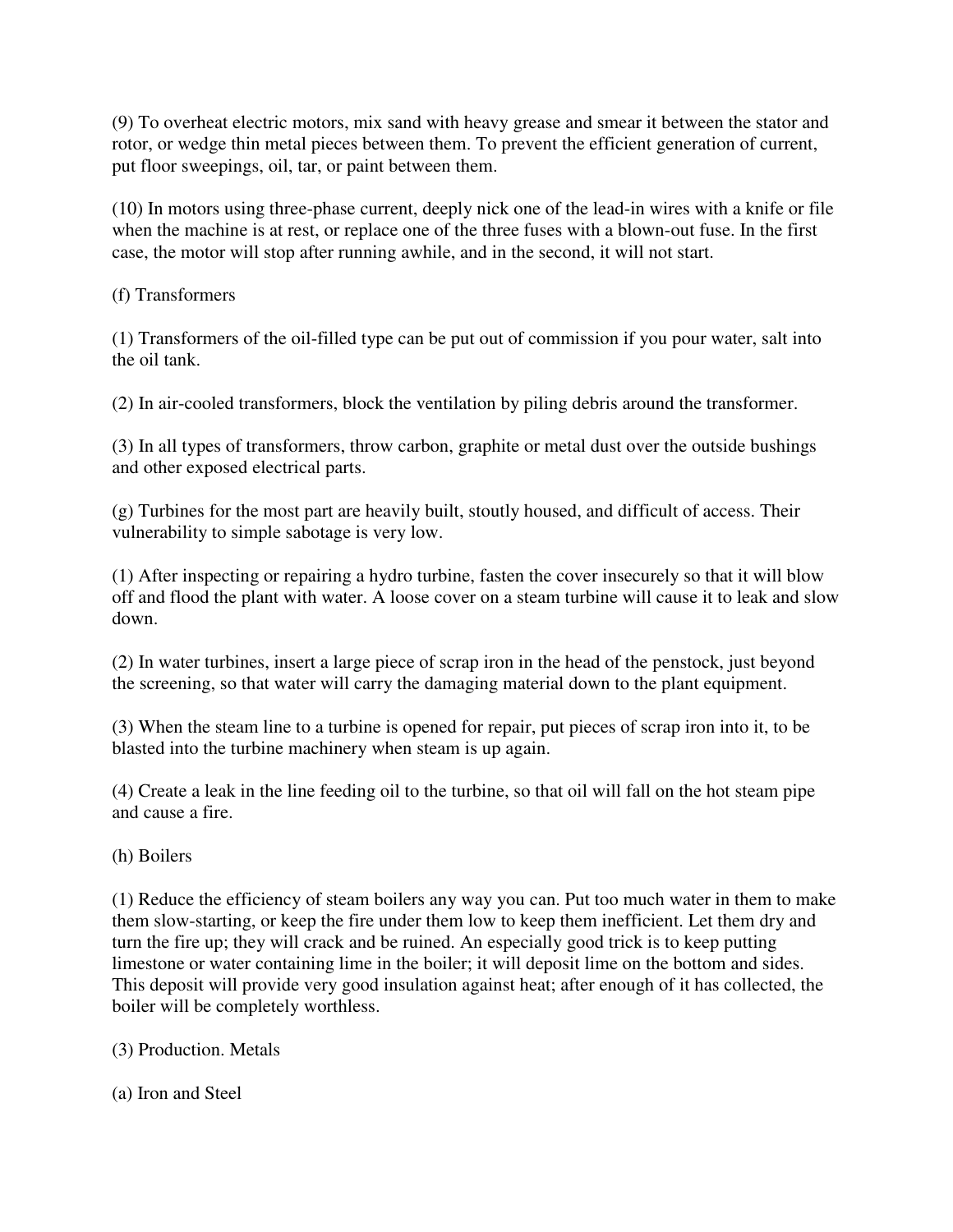(1) Keep blast furnaces in a condition where they must be frequently shut down for repair. In making fire-proof bricks for the inner lining of blast furnaces, put in an extra proportion of tar so that they will wear out quickly and necessitate constant re-lining.

(2) Make cores for casting so that they are filled with air bubbles and an imperfect cast results.

(3) See that the core in a mold is not properly supported, so that the core gives way or the casting is spoiled because of the incorrect position of the core.

(4) In tempering steel or iron, apply too much heat, so that the resulting bars and ingots are of poor quality.

(b) Other Metals

No suggestions available.

(4) Production: Mining and Mineral Extraction

(a) Coal

(1) A slight blow against your Davy oil lamp will extinguish it, and to light it again you will have to find a place where there is no fire damp. Take a long time looking for the place.

(2) Blacksmiths who make pneumatic picks should not harden them properly, so that they will quickly grow dull.

(3) You can easily put your pneumatic pick out of order. Pour a small amount of water through the oil lever and your pick will stop working. Coal dust and improper lubrication will also put it out of order.

(4) Weaken the chain that pulls the bucket conveyers carrying coal. A deep dent in the chain made with blows of a pick or shovel will cause it to part under normal strain. Once a chain breaks, normally or otherwise take your time about reporting the damage; be slow about taking the chain up for repairs and bringing it back down after repairs.

(5) Derail mine cars by putting obstructions on the rails and in switch points. If possible, pick a gallery where coal cars have to pass each other, so that traffic will be snarled up.

(6) Send up quantities of rock and other useless material with the coal.

(5) Production: Agriculture

(a) Machinery

(1) See par. 5 b. (2) (c), (d), (e).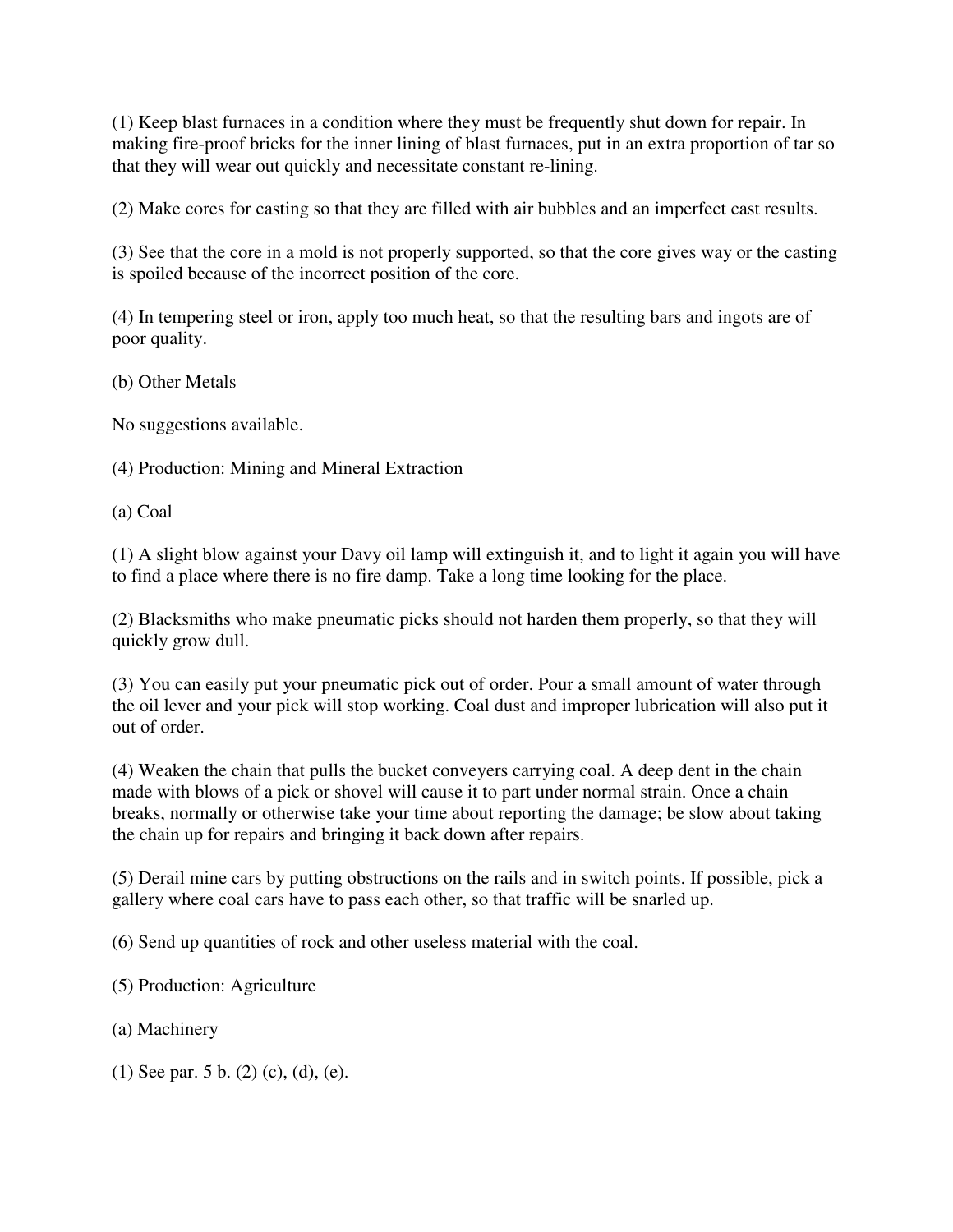(b) Crops and livestock probably will be destroyed only in areas where there are large food surpluses or where the enemy (regime) is known to be requisitioning food.

(1.) Feed crops to livestock. Let crops harvest too early or too late. Spoil stores of grain, fruit and vegetables by soaking them in water so that they will rot. Spoil fruit and vegetables by leaving them in the sun.

# (6) Transportation: Railways

(a) Passengers

(1.) Make train travel as inconvenient as possible for enemy personnel. Make mistakes in issuing train tickets, leaving portions of the journey uncovered by the ticket book; issue two tickets for the same seat in the train, so that an interesting argument will result; near train time, instead of issuing printed tickets write them out slowly by hand, prolonging the process until the train is nearly ready to leave or has left the station. On station bulletin boards announcing train arrivals and departures, see that false and misleading information is given about trains bound for enemy destinations.

(2) In trains bound for enemy destinations, attendants should make life as uncomfortable as possible for passengers. See that the food is especially bad, take up tickets after midnight, call all station stops very loudly during the night, handle baggage as noisily as possible during the night, and so on.

(3) See that the luggage of enemy personnel is mislaid or unloaded at the wrong stations.

Switch address labels on enemy baggage.

(4) Engineers should see that trains run slow or make unscheduled stops for plausible reasons.

(b) Switches, Signals and Routing

(1) Exchange wires in switchboards containing signals and switches, so that they connect to the wrong terminals.

(2) Loosen push-rods so that signal arms do not work; break signal lights; exchange the colored lenses on red and green lights.

(3) Spread and spike switch points in the track so that they will not move, or place rocks or close-packed dirt between the switch points.

(4) Sprinkle rock salt or ordinary salt profusely over the electrical connections of switch points and on the ground nearby. When it rains, the switch will be short-circuited.

(5) See that cars are put on the wrong trains. Remove the labels from cars needing repair and put them on cars in good order. Leave couplings between cars as loose as possible.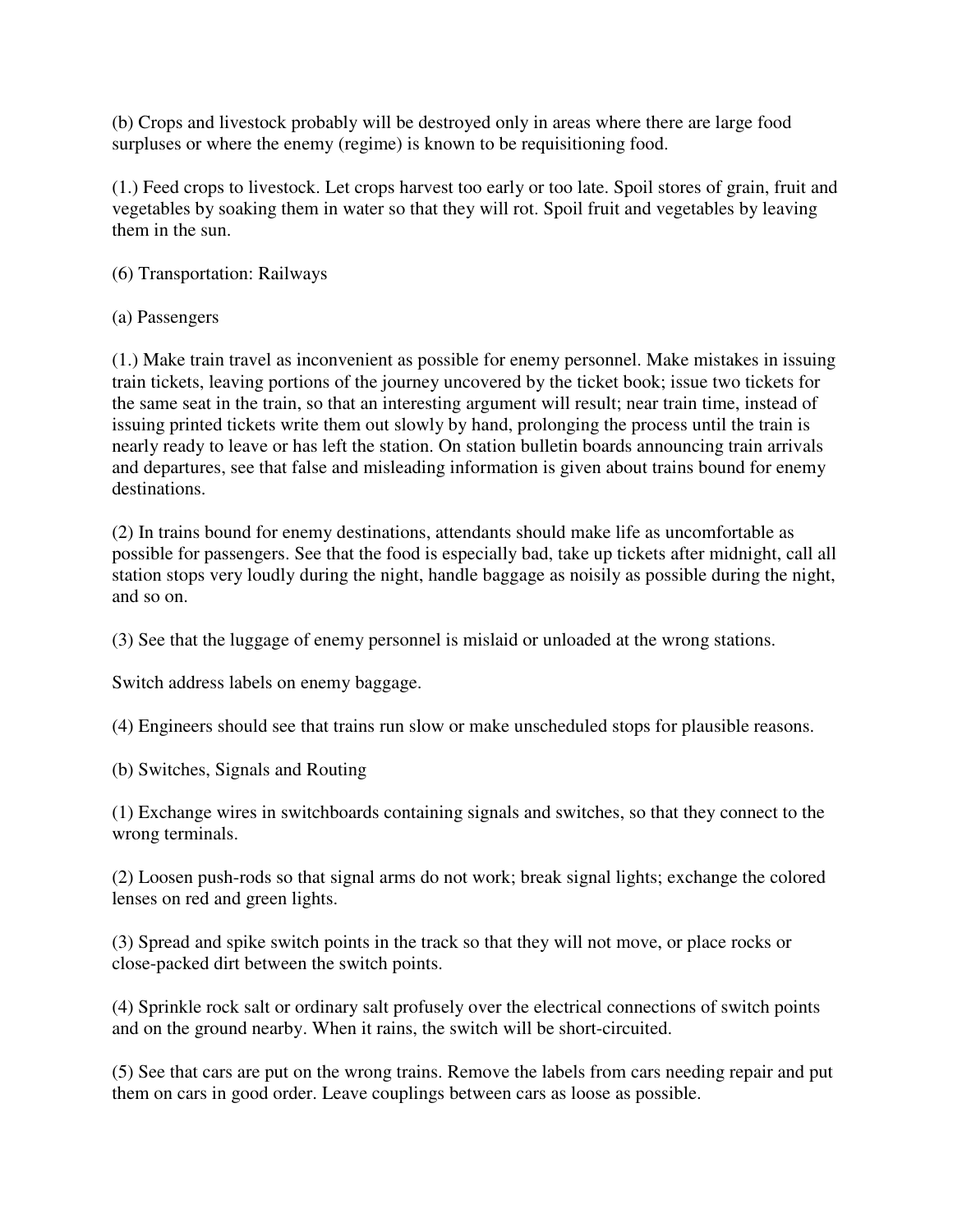(c) Road-beds and Open Track

(1) On a curve, take the bolts out of the tie-plates connecting to sections of the outside rail, and scoop away the gravel, cinders, or dirt for a few feet on each side of the connecting joint.

(2) If by disconnecting the tie-plate at a joint and loosening sleeper nails on each side of the joint, it becomes possible to move a sections of rail, spread two sections of rail and drive a spike vertically between them.

(d) Oil and Lubrication

(1) See 5 b. (2) (b).

(2) Squeeze lubricating pipes with pincers or dent them with hammers, so that the flow of oil is obstructed.

- (e) Cooling Systems
- (1) See 5 b (2) (c).
- (f) Gasoline and Oil Fuel
- (1) See 5 b (2) (d).
- (g) Electric Motors
- (1) See 5 b (2) (e) and (f).
- (h) Boilers
- (1) See 5 b (2) (h).

(2) After inspection put heavy oil or tar in the engines' boilers, or put half a kilogram of soft soap into the water in the tender.

(i) Brakes and Miscellaneous

(1) Engines should run at high speeds and use brakes excessively at curves and on downhill grades.

(2) Punch holes in air-brake valves or water supply pipes.

(3) In the last car of a passenger train or or a front car of a freight, remove the wadding from a journal box and replace it with oily rags.

(7) Transportation: Automotive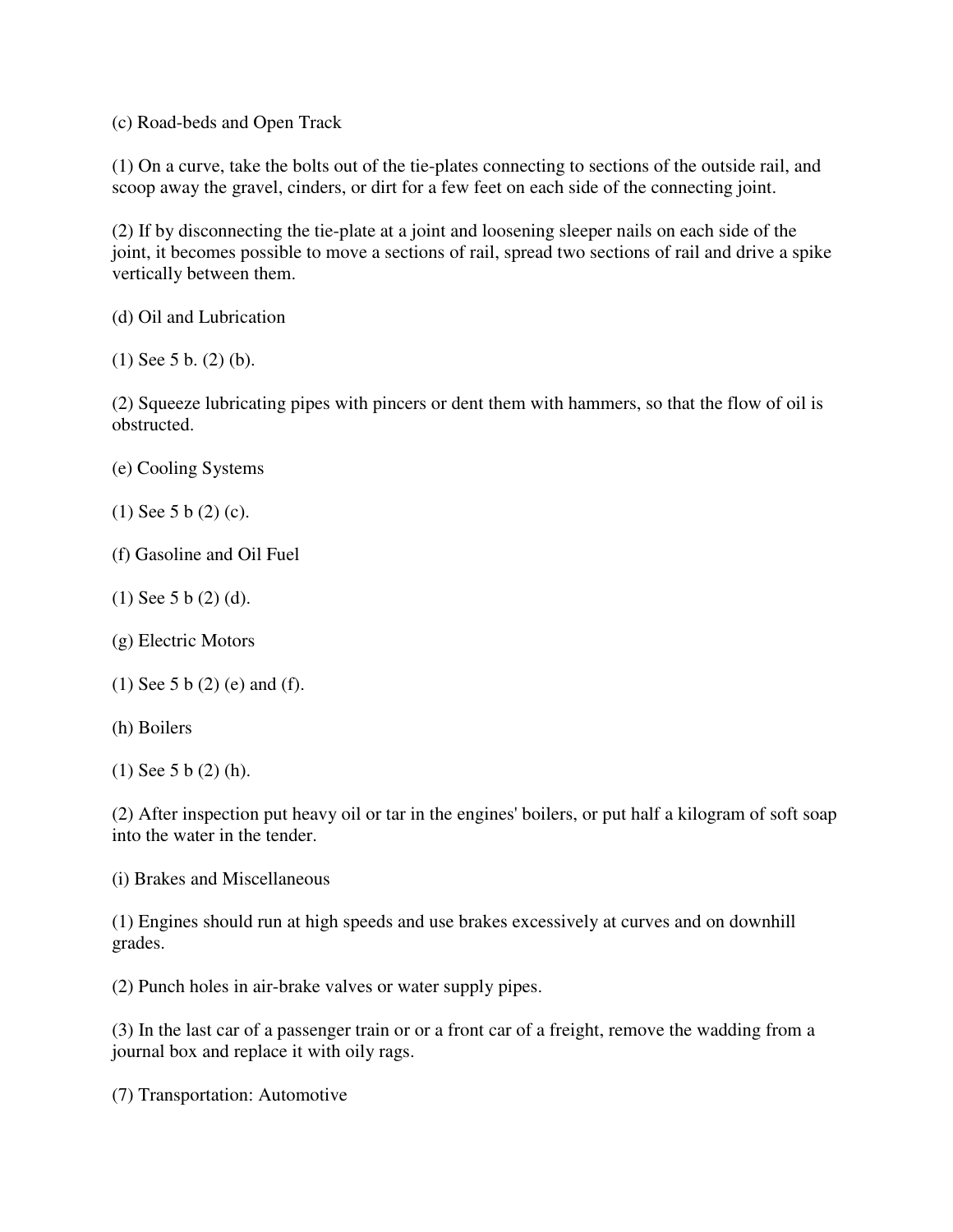(a) Roads. Damage to roads [(3) below] is slow, and therefore impractical as a D-day or near Dday activity.

(1) Change sign posts at intersections and forks; the enemy will go the wrong way and it may be miles before he discovers his mistakes.

In areas where traffic is composed primarily of enemy autos, trucks, and motor convoys of various kinds remove danger signals from curves and intersections.

(2) When the enemy asks for directions, give him wrong information. Especially when enemy convoys are in the neighborhood, truck drivers can spread rumors and give false information about bridges being out, ferries closed, and detours lying ahead.

(3) If you can start damage to a heavily traveled road, passing traffic and the elements will do the rest. Construction gangs can see that too much sand or water is put in concrete or that the road foundation has soft spots. Anyone can scoop ruts in asphalt and macadam roads which turn soft in hot weather; passing trucks will accentuate the ruts to a point where substantial repair will be needed. Dirt roads also can be scooped out. If you are a road laborer, it will be only a few minutes work to divert a small stream from a sluice so that it runs over and eats away the road.

(4) Distribute broken glass, nails, and sharp rocks on roads to puncture tires.

(b) Passengers

(1) Bus-driver can go past the stop where the enemy wants to get off. Taxi drivers can waste the enemy's time and make extra money by driving the longest possible route to his destination.

(c) Oil and Lubrication

(1) See 5 b. (2) (b).

(2) Disconnect the oil pump; this will burn out the main bearings in less than 50 miles of normal driving.

(d) Radiator

(1) See 5 b. (2) (c).

(e) Fuel

(1) See 5 b. (2) (d).

(f) Battery and Ignition

(1) Jam bits of wood into the ignition lock; loosen or exchange connections behind the switchboard; put dirt in spark plugs; damage distributor points.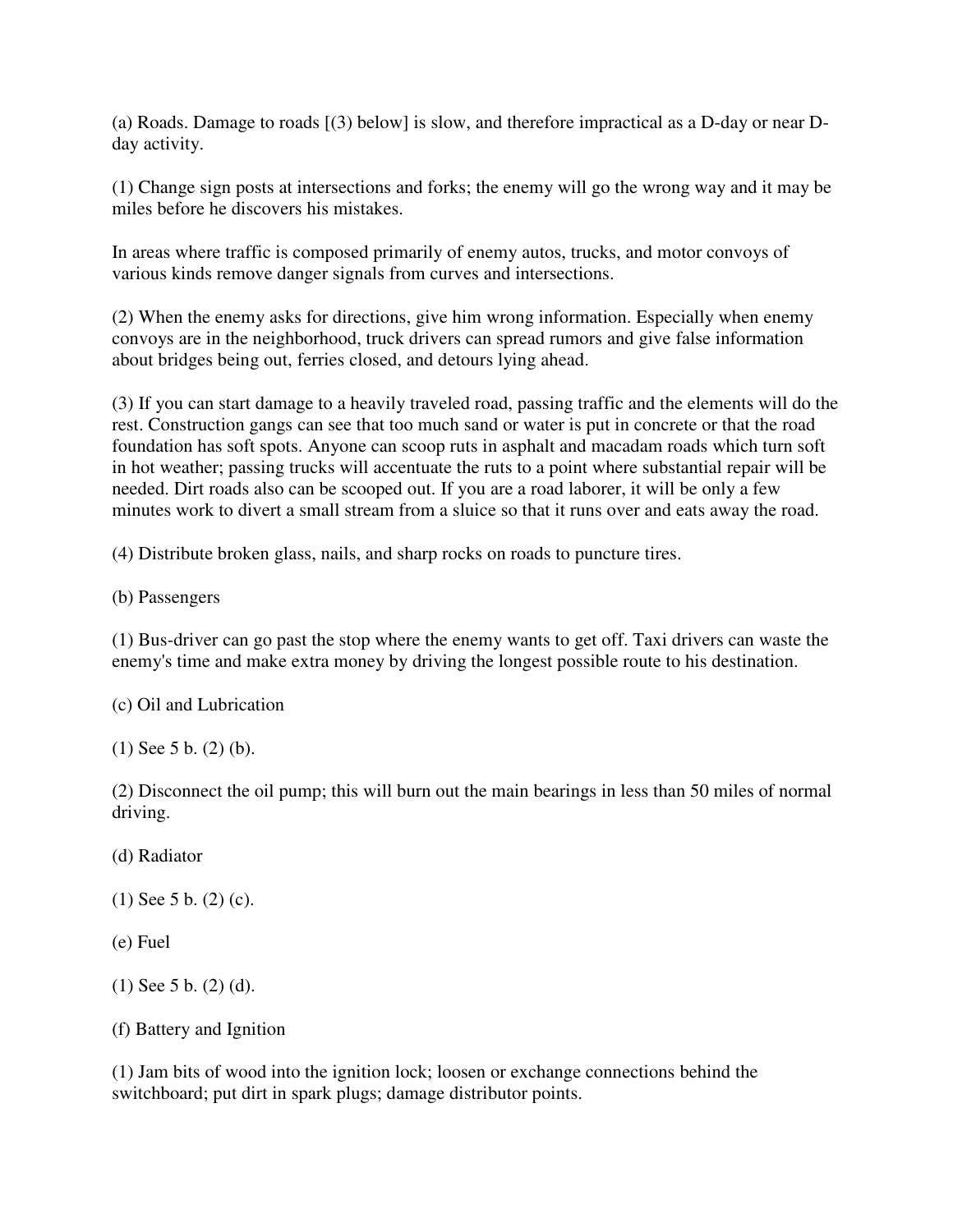(2) Turn on the lights in parked cars so that the battery will run down.

(3) Mechanics can ruin batteries in a number of undetectable ways: Take the valve cap off a cell, and drive a screw driver slantwise into the exposed water vent, shattering the plates of the cell; no damage will show when you put the cap back on. Iron or copper filings put into the cells i.e., dropped into the acid, will greatly shorten its life. Copper coins or a few pieces of iron will accomplish the same and more slowly.

One hundred to 150 cubic centimeters of vinegar in each cell greatly reduces the life of the battery, but the odor of the vinegar may reveal what has happened.

(g) Gears

(1) Remove the lubricant from or put, too light a lubricant in the transmission and other gears.

(2) In trucks, tractors, and other machines with heavy gears, fix the gear case insecurely, putting bolts in only half the bolt holes. The gears will be badly jolted in use and will soon need repairs.

(h) Tires

(1) Slash or puncture tires of unguarded vehicles. Put a nail inside a match box or other small box, and set it vertically in front of the back tire of a stationary car; when the car starts off, the nail will go neatly through the tire.

(2) It is easy to damage a tire in a tire repair shop: In fixing flats, spill glass, benzine, caustic soda, or other material inside the casing which will puncture or corrode the tube. If you put a gummy substance inside the tube, the next flat will stick the tube to the casing and make it unusable. Or, when you fix a flat tire, you can simply leave between the tube and the casing the object which caused the flat in the first place.

(3) In assembling a tire after repair, pump the tube up as fast as you can. Instead of filling out smoothly, it may crease, in which case it will wear out quickly. Or, as you put a tire together, see if you can pinch the tube between the rim of the tire and the rim of the wheel, so that a blow-out will result.

(4) In putting air into tires, see that they are kept below normal pressure, so that more than an ordinary amount of wear will result. In filling tires on double wheels, inflate the inner tire to a much higher pressure than the outer one; both will wear out more quickly this way. Badly aligned wheels also wear tires out quickly; you can leave wheels out of alignment when they come in for adjustment, or you can spring them out of true with a strong kick, or by driving the car slowly and diagonally into a curb.

(5) If you have access to stocks of tires, you can rot them by spilling oil, gasoline, caustic acid, or benzine on them. Synthetic rubber, however, is less susceptible to these chemicals.

(8) Transportation: Water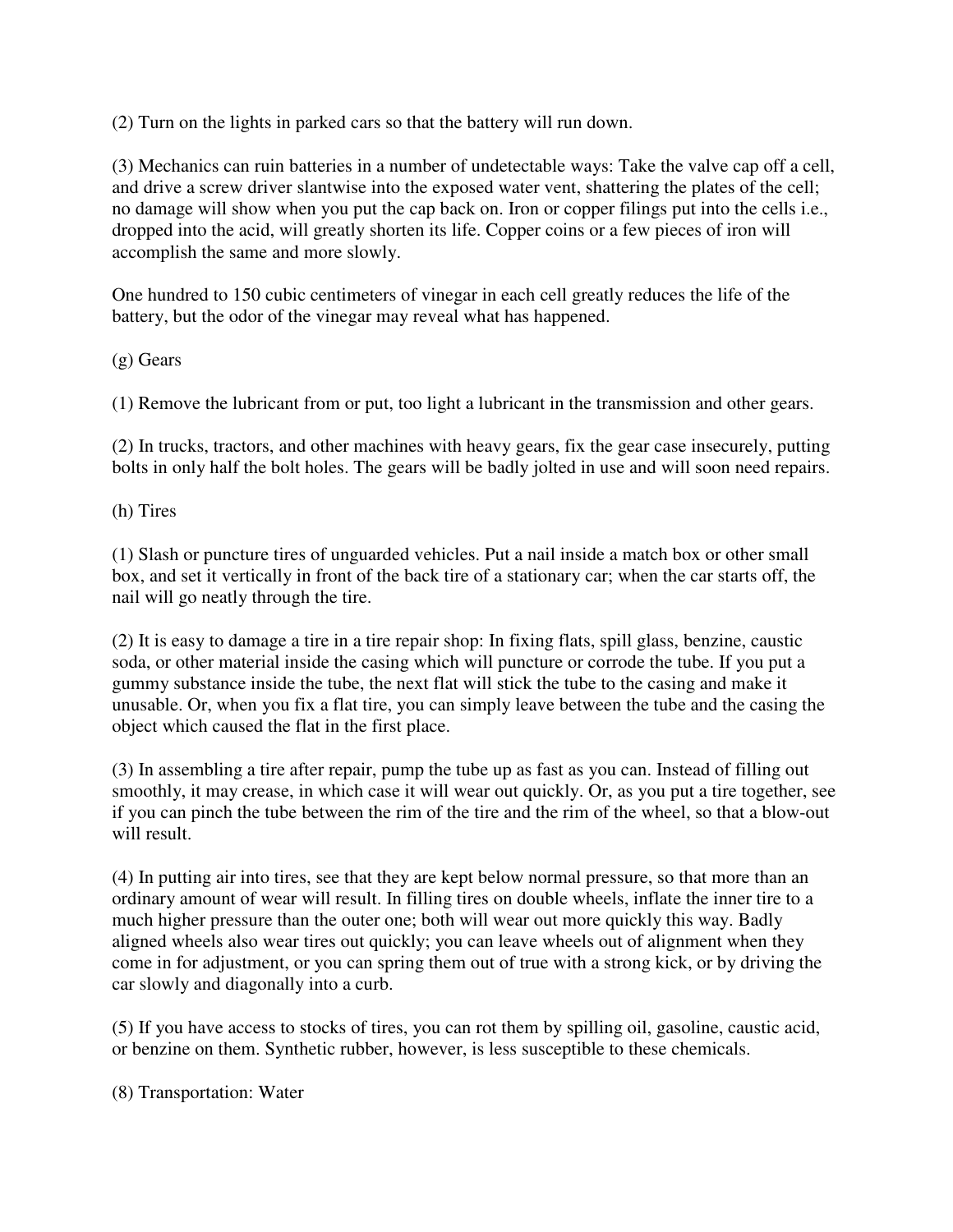(a) Navigation

(1) Barge and river boat personnel should spread false rumors about the navigability and conditions of the waterways they travel. Tell other barge and boat captains to follow channels that will take extra time, or cause them to make canal detours.

(2) Barge and river boat captains should navigate with exceeding caution near locks and bridges, to waste their time and to waste the time of other craft which may have to wait on them. If you don't pump the bilges of ships and barges often enough, they will be slower and harder to navigate. Barges "accidentally" run aground are an efficient time waster too.

(3) Attendants on swing, draw, or bascule bridges can delay traffic over the bridge or in the waterway underneath by being slow. Boat captains can leave unattended draw bridges open in order to hold up road traffic.

(4) Add or subtract compensating magnets to the compass on cargo ships. Demagnetize the compass or maladjust it by concealing a large bar of steel or iron near to it.

(b) Cargo

(1) While loading or unloading, handle cargo carelessly in order to cause damage. Ar range the cargo so that the weakest and lightest crates and boxes will be at the bottom of the hold, while the heaviest ones are on top of them.

Put hatch covers and tarpaulins on sloppily, so that rain and deck wash will injure the cargo.

Tie float valves open so that storage tanks will overflow on perishable goods.

(9) Communications

(a) Telephone

(1) At office, hotel and exchange switch boards delay putting enemy calls through, give them wrong numbers, cut them off "accidentally," or forget to disconnect them so that the line cannot be used again.

(2) Hamper official and especially military business by making at least one telephone call a day to an enemy headquarters; when you get them, tell them you have the wrong number.

Call military or police offices and make anonymous false reports of fires, air raids, bombs.

(3) In offices and buildings used by the enemy, unscrew the earphone of telephone receivers and remove the diaphragm. Electricians and telephone repair men can make poor connections and damage insulation so that cross talk and other kinds of electrical interference will make conversations hard or impossible to understand.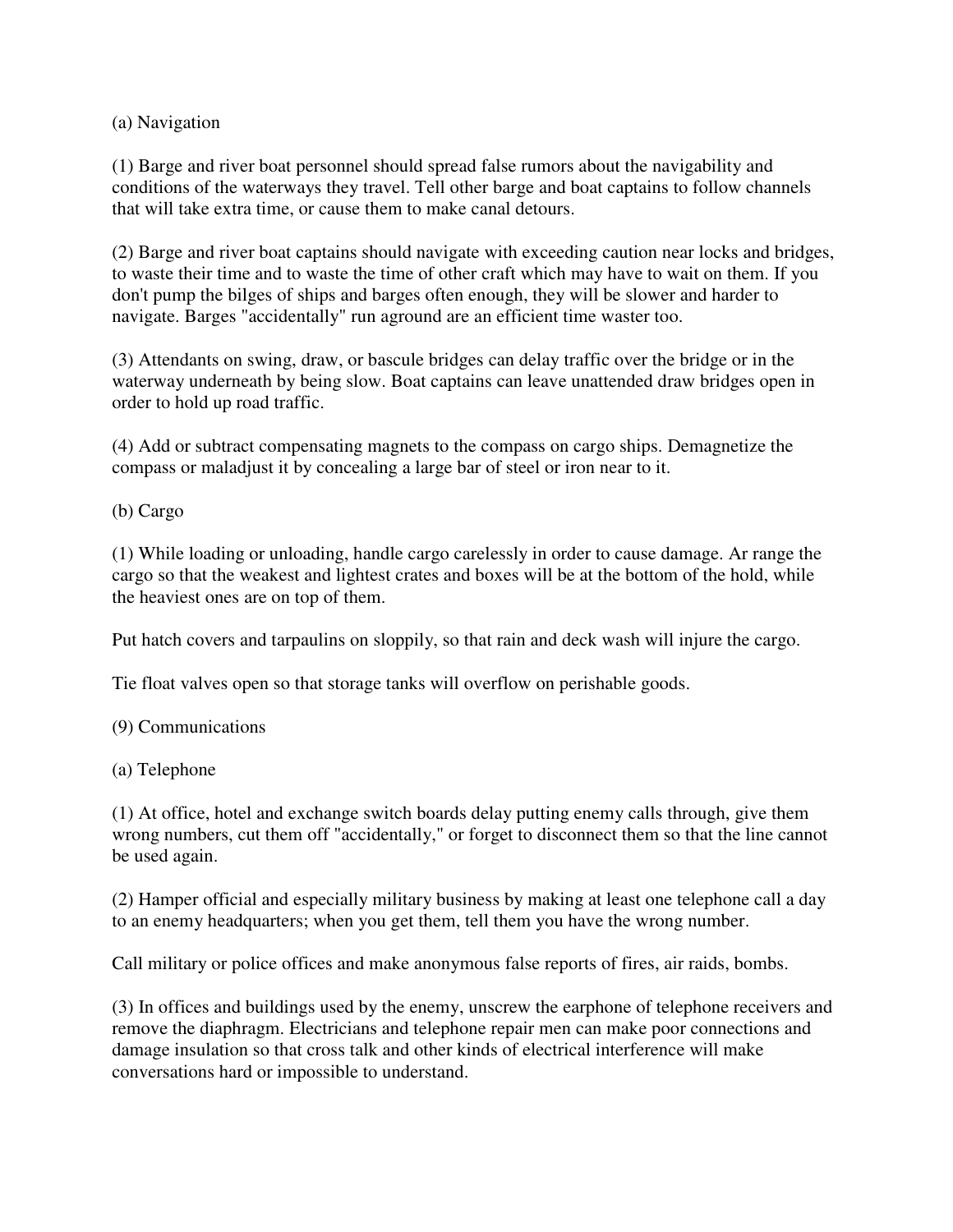(4) Put the batteries under automatic switchboards out of commission by dropping nails, metal filings, or coins into the cells. If you can treat half the batteries in this way, the switchboard will stop working. A whole telephone system can be disrupted if you can put 10 percent of the cells in half the batteries of the central battery room out of order.

(b) Telegraph

(1) Delay the transmission and delivery of telegrams to enemy destinations.

(2) Garble telegrams to enemy destinations so that another telegram will have to be sent or a long distance call will have to be made. Some times it will be possible to do this by changing a single letter in a word — for example, changing "minimum" to "maximum," so that the person receiving the telegram will not know whether "minimum" or "maximum" is meant.

(c) Transportation Lines

(1) Cut telephone and telegraph transmission lines. Damage insulation on power lines to cause interference.

(d) Mail

(1) Post office employees can see to it that enemy mail is always delayed by one day or more, that it is put in wrong sacks, and so on.

# (e) Motion Pictures

(1) Projector operators can ruin newsreels and other enemy propaganda films by bad focusing, speeding up or slowing down the film and by causing frequent breakage in the film.

(2) Audiences can ruin enemy propaganda films by applauding to drown the words of the speaker, by coughing loudly, and by talking.

(3) Anyone can break up a showing of an enemy propaganda film by putting two or three dozen large moths in a paper bag. Take the bag to the movies with you, put it on the floor in an empty section of the theater as you go in and leave it open. The moths will fly out and climb into the projector beam, so that the film will be obscured by fluttering shadows.

# (f) Radio

(1) Station engineers will find it quite easy to overmodulate transmissions of talks by persons giving enemy propaganda or instructions, so that they will sound as if they were talking through a heavy cotton blanket with a mouth full of marbles.

(2) In your own apartment building, you can interfere with radio reception at times when the enemy wants everybody to listen. Take an electric light plug of! the end of an electric light cord; take some wire out of the cord and tie it across two terminals of a two-prong plug or three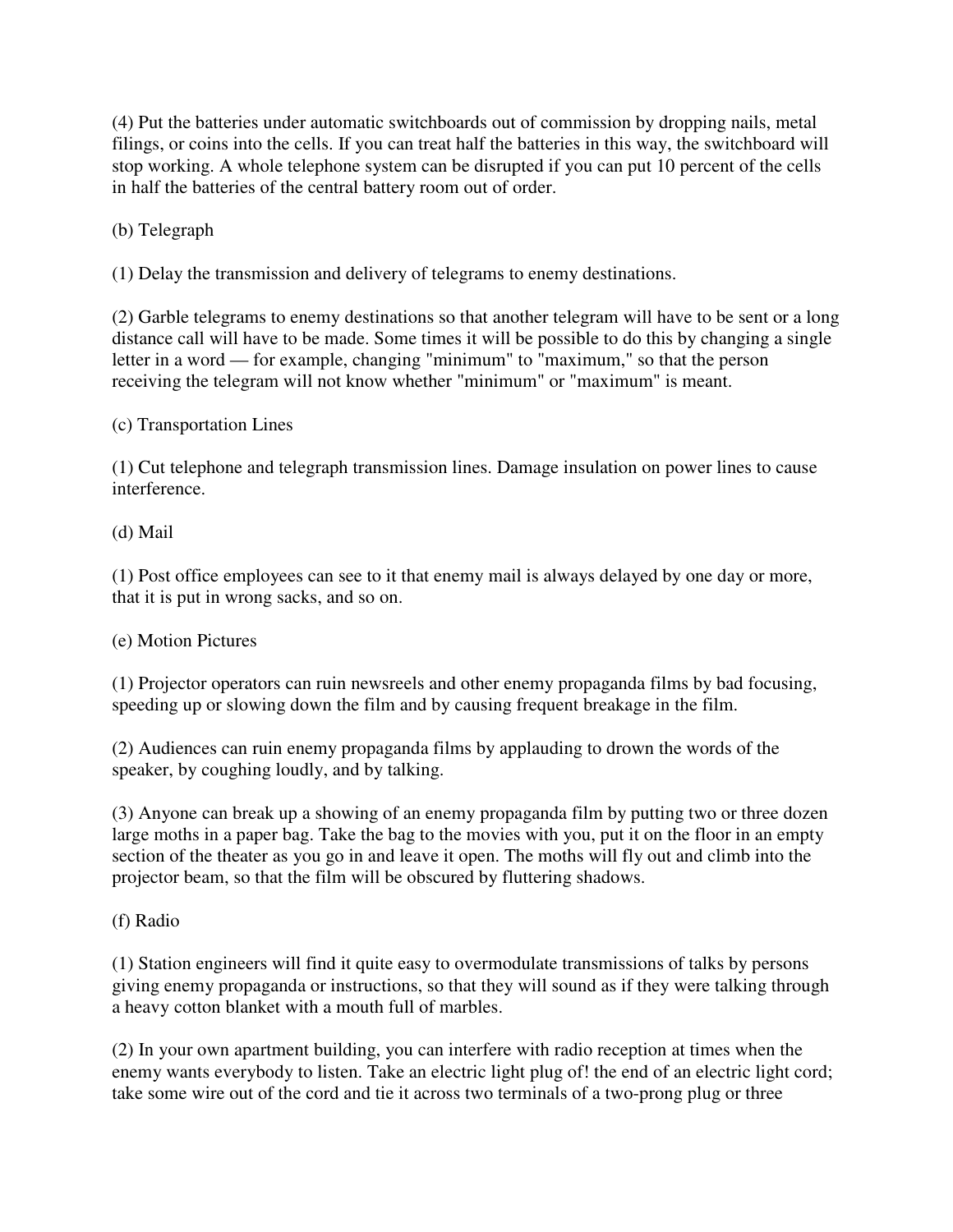terminals of a four-prong plug. Then take it around and put it into as many wall and floor outlets as you can find. Each time you insert the plug into a new circuit, you will blow out a fuse and silence all radios running on power from that circuit until a new fuse is put in.

(3) Damaging insulation on any electrical equipment tends to create radio interference in the immediate neighborhood, particularly on large generators, neon signs, fluorescent lighting, X-ray machines, and power lines. If workmen can damage insulation on a high tension line near an enemy airfield, they will make ground-to-plane radio communications difficult and per haps impossible during long periods of the day.

(10) Electric Power

(a) Turbines, Electric Motors, Transformers

(1) See 5 b. (2) (e), (f),and (g).

(b) Transmission Lines

(1.) Linesmen can loosen and dirty insulators to cause power leakage. It will be quite easy, too, for them to tie a piece of very heavy string several times back and forth between two parallel transmission lines, winding it several turns around the wire each time. Beforehand, the string should be heavily saturated with salt and then dried. When it rains, the string becomes a conductor, and a short-circuit will result.

(11) General Interference with Organizations and Production

(a) Organizations and Conferences (1) Insist on doing everything through "channels." Never permit short-cuts to be taken in order to expedite decisions.

(2) Make "speeches." Talk as frequently as possible and at great length. Illustrate your "points" by long anecdotes and accounts of personal experiences. Never hesitate to make a few appropriate "patriotic" comments.

(3) When possible, refer all matters to committees, for "further study and consideration." Attempt to make the committees as large as possible — never less than five.

(4) Bring up irrelevant issues as frequently as possible.

(5) Haggle over precise wordings of communications, minutes, resolutions.

(6) Refer back to matters decided upon at the last meeting and attempt to re-open the question of the advisability of that decision.

(7) Advocate "caution." Be "reasonable" and urge your fellow-conferees to be "reasonable" and avoid haste which might result in embarrassments or difficulties later on.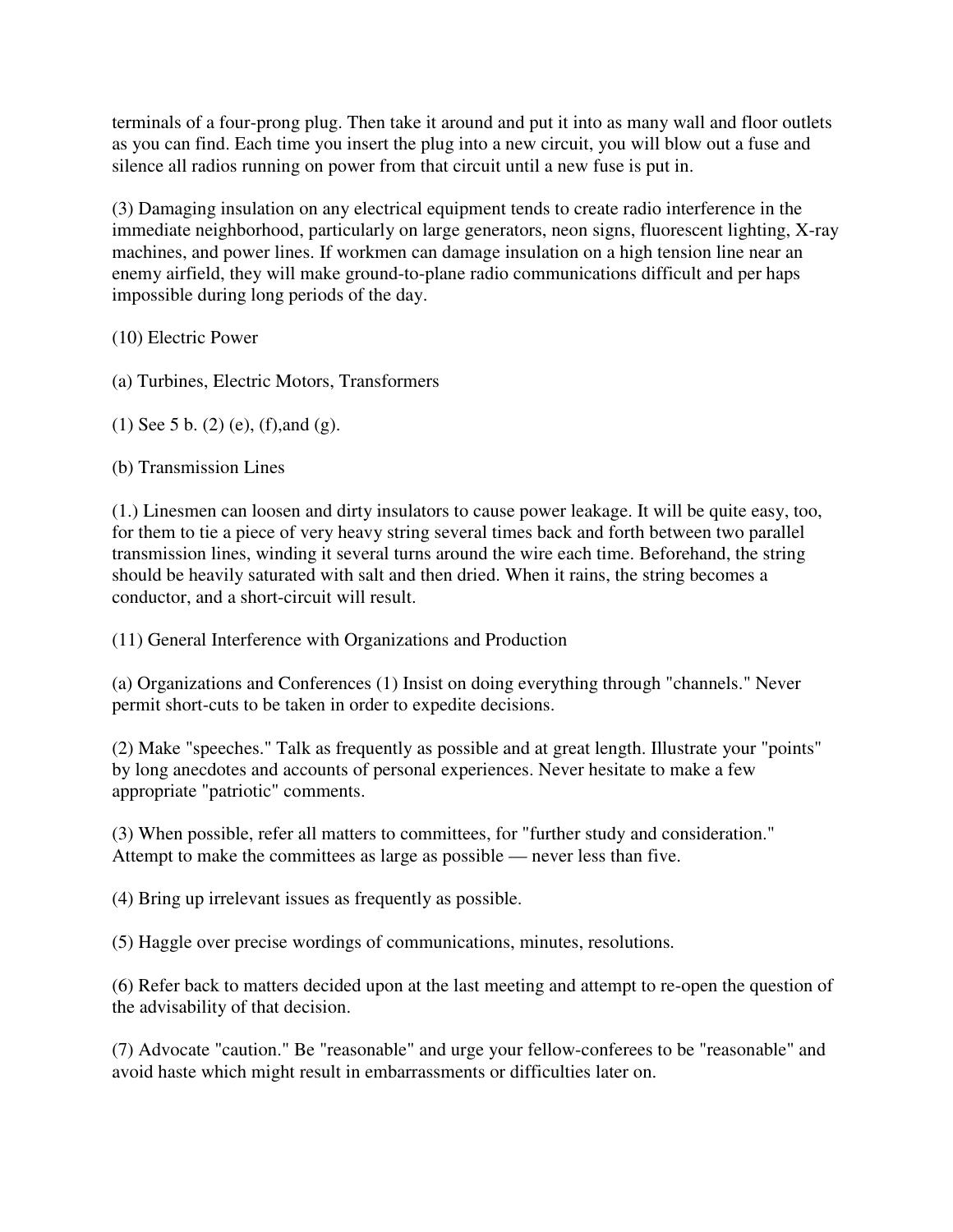(8) Be worried about the propriety of any decision — raise the question of whether such action as is contemplated lies within the jurisdiction of the group or whether it might conflict with the policy of some higher echelon.

(b) Managers and Supervisors

(1) Demand written orders.

(2) "Misunderstand" orders. Ask endless questions or engage in long correspondence about such orders. Quibble over them when you can.

(3) Do everything possible to delay the delivery of orders. Even though parts of an order may be ready beforehand, don't deliver it until it is completely ready.

(4) Don't order new working materials until your current stocks have been virtually exhausted, so that the slightest delay in filling your order will mean a shutdown.

(5) Order high-quality materials which are hard to get. If you don't get them argue about it. Warn that inferior materials will mean inferior work.

(6) In making work assignments, always sign out the unimportant jobs first. See that the important jobs are assigned to inefficient workers of poor machines.

(7) Insist on perfect work in relatively un important products; send back for refinishing those which have the least flaw. Approve other defective parts whose flaws are not visible to the naked eye.

(8) Make mistakes in routing so that parts and materials will be sent to the wrong place in the plant.

(9) When training new workers, give in complete or misleading instructions.

(10) To lower morale and with it, production, be pleasant to inefficient workers; give them undeserved promotions. Discriminate against efficient workers; complain unjustly about their work.

(11) Hold conferences when there is more critical work to be done.

(12) Multiply paper work in plausible ways.

Start duplicate files.

(13) Multiply the procedures and clearances involved in issuing instructions, pay checks, and so on. See that three people have to approve everything where one would do.

(14) Apply all regulations to the last letter.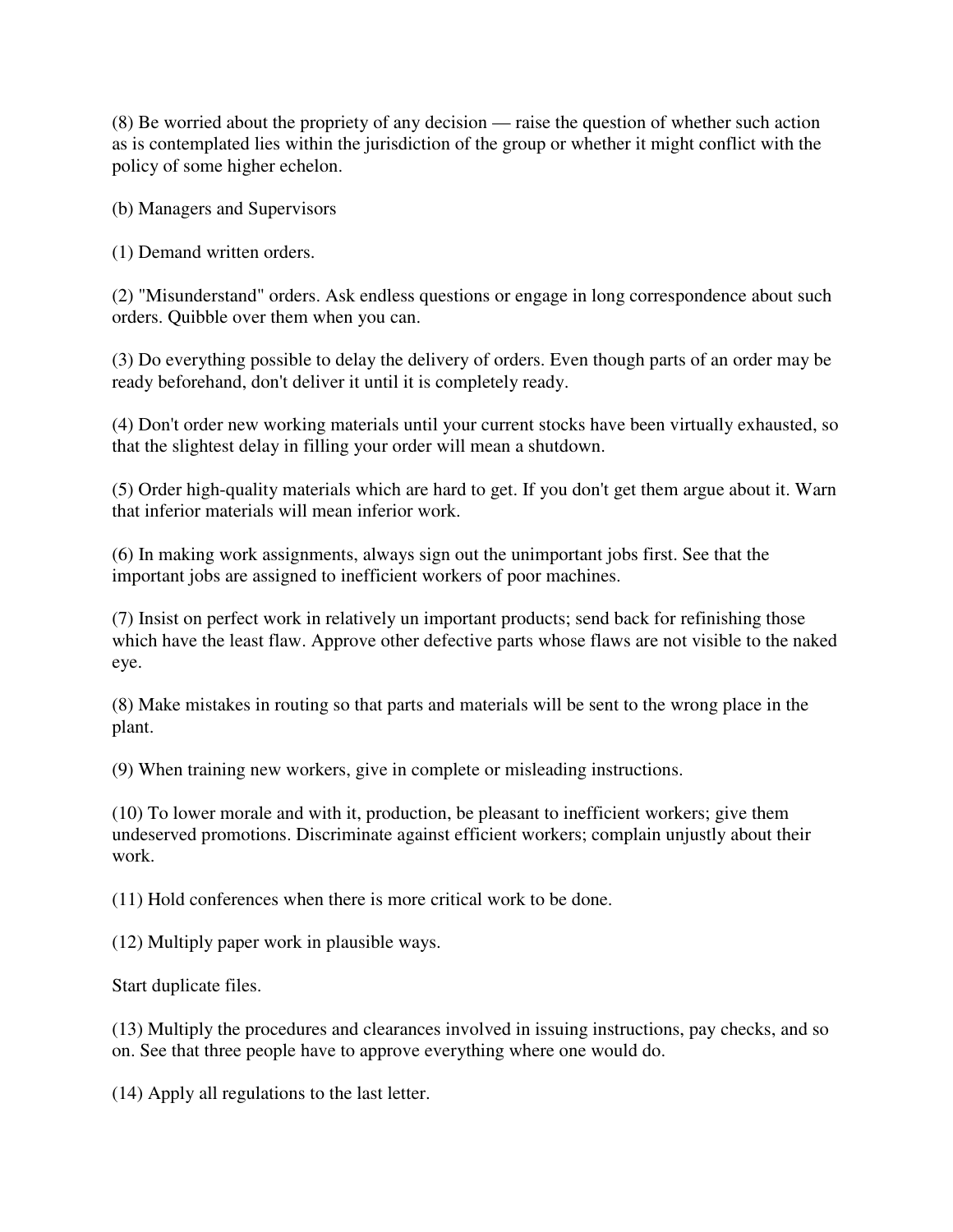(c) Office Workers

(1) Make mistakes in quantities of material when you are copying orders. Confuse similar names. Use wrong addresses.

(2) Prolong correspondence with government bureaus.

(3) Misfile essential documents.

(4) In making carbon copies, make one too few, so that an extra copying job will have to be done.

(5) Tell important callers the boss is busy or talking on another telephone.

(6) Hold up mail until the next collection.

(7) Spread disturbing rumors that sound like inside dope.

(d) Employees

(1) Work slowly. Think out ways to in crease the number of movements necessary on your job: use a light hammer instead of a heavy one, try to make a small wrench do when a big one is necessary, use little force where considerable force is needed, and so on.

(2) Contrive as many interruptions to your work as you can: when changing the material on which you are working, as you would on a lathe or punch, take needless time to do it. If you are cutting, shaping or doing other measured work, measure dimensions twice as often as you need to. When you go to the lavatory, spend a longer time there than is necessary.

Forget tools so that you will have to go back after them.

(3) Even if you understand the language, pretend not to understand instructions in a foreign tongue.

(4) Pretend that instructions are hard to understand, and ask to have them repeated more than once. Or pretend that you are particularly anxious to do your work, and pester the foreman with unnecessary questions.

(5) Do your work poorly and blame it on bad tools, machinery, or equipment. Complain that these things are preventing you from doing your job right.

(6) Never pass on your skill and experience to a new or less skillful worker.

(7) Snarl up administration in every possible way. Fill out forms illegibly so that they will have to be done over; make mistakes or omit requested information in forms.